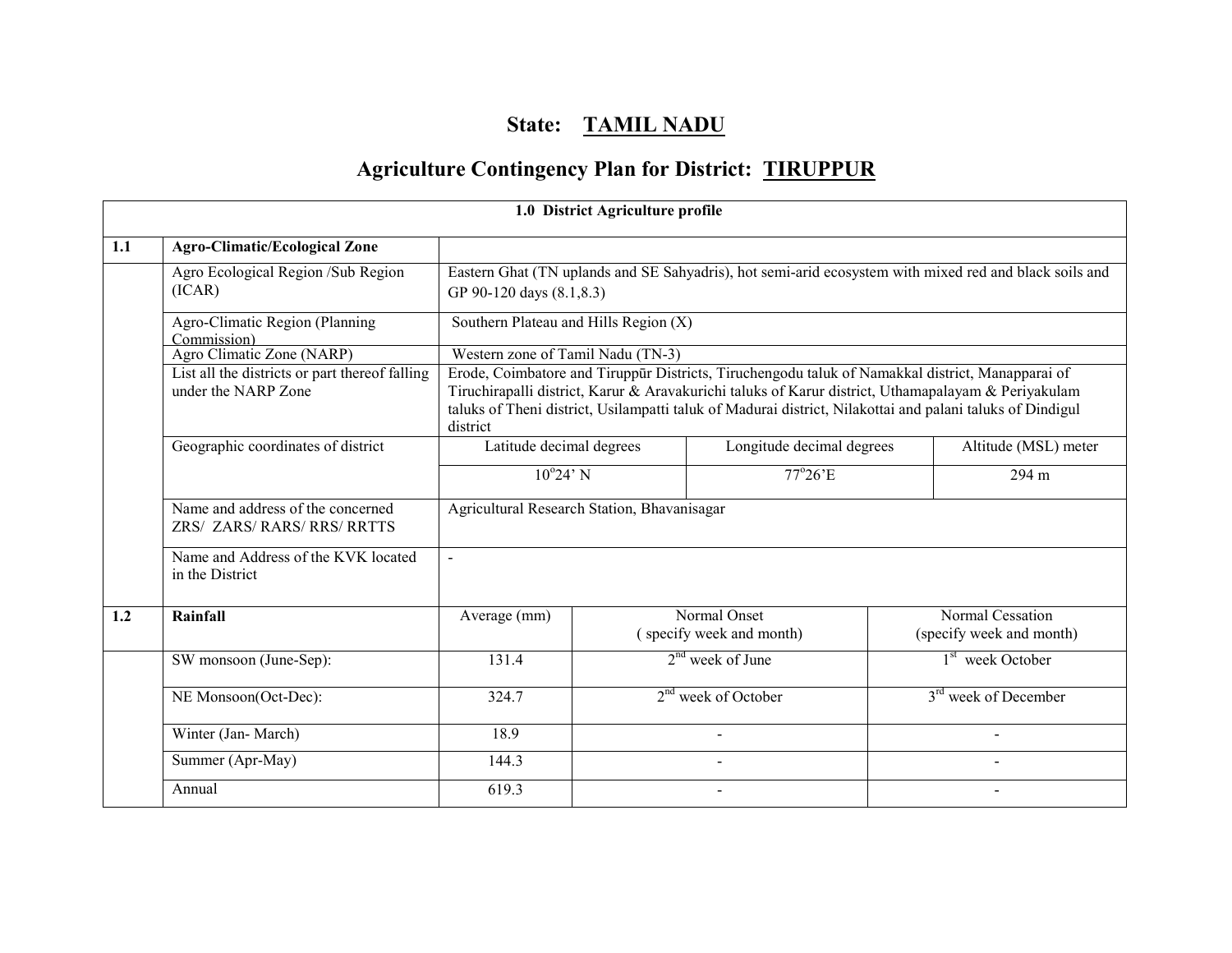| ⊥∙∿ | and use_<br><b>pattern of the</b><br><b>District</b><br>(latest statistics) | Geographical<br>area | Forest area | Land under<br>non-<br>agricultural<br>use | Permanent<br>pastures | Cultivable<br>wasteland | ∟and under<br>Misc. tree<br>crops and<br>groves | Barren and<br>uncultivable<br>land | ∠urrent<br>fallows |
|-----|-----------------------------------------------------------------------------|----------------------|-------------|-------------------------------------------|-----------------------|-------------------------|-------------------------------------------------|------------------------------------|--------------------|
|     | $^{\circ}000$ ha)                                                           | 519.6                | 48.2        | 66.9                                      | 0.1                   | 4.0                     | 0.6                                             | ن ک                                | 89.4               |

| 1.4 | <b>Major Soils</b>           | Area ('000 ha) | Percent $(\% )$ of total |
|-----|------------------------------|----------------|--------------------------|
|     |                              |                |                          |
|     | Black soils                  | 254.9          | 46.4                     |
|     | Red soils                    | 236.7          | 50.0                     |
|     | Others                       | 19.0           | 3.6                      |
| 1.5 | <b>Agricultural land use</b> | Area ('000 ha) | Cropping intensity %     |
|     |                              |                |                          |
|     | Net sown area                | 196.0          | 103.0                    |
|     | Area sown more than once     | 5.9            |                          |
|     | Gross cropped area           | 201.9          |                          |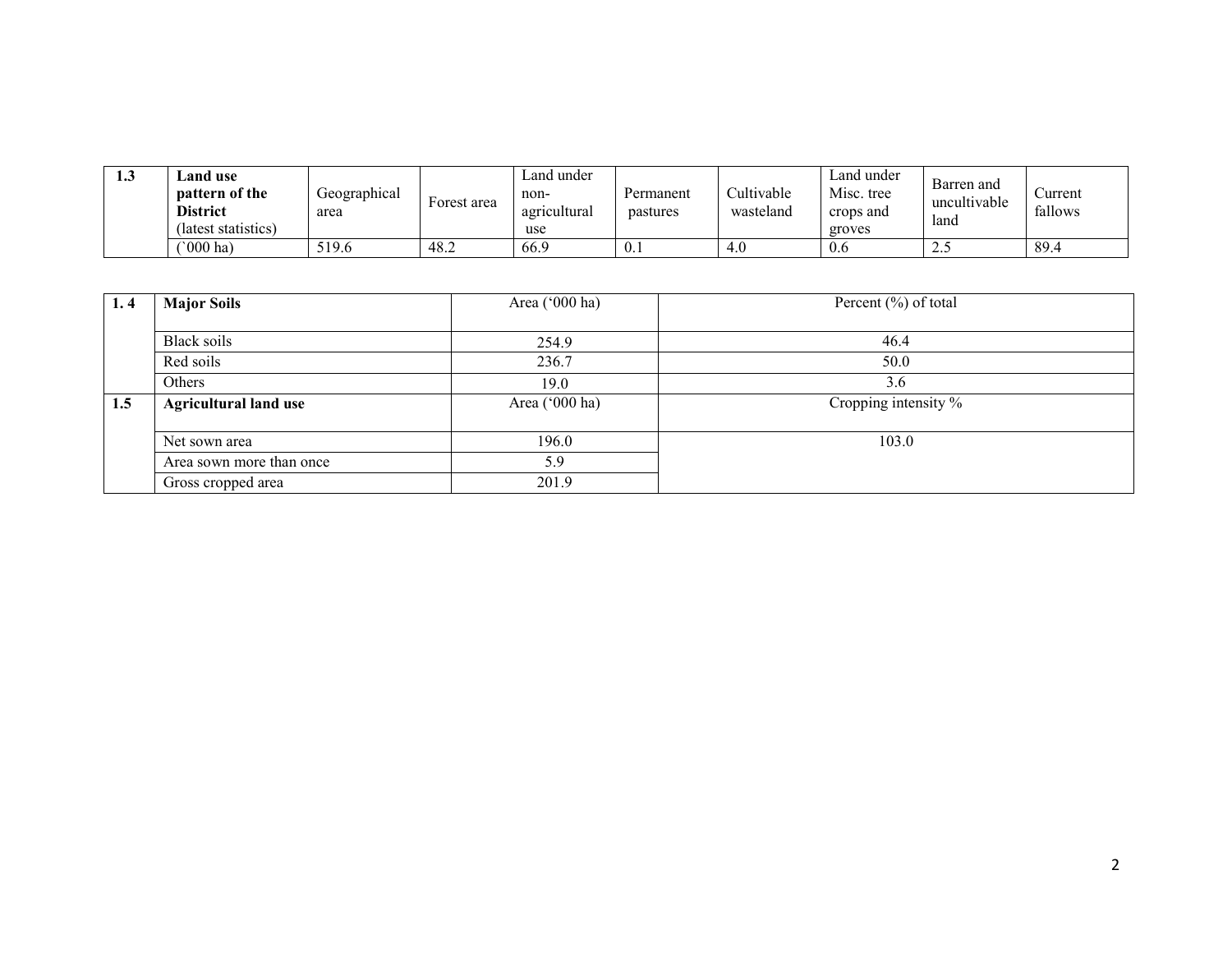| 1.6 | <b>Irrigation</b>                | Area ('000 ha)     |                          | Percent $(\% )$                    |                                                     |
|-----|----------------------------------|--------------------|--------------------------|------------------------------------|-----------------------------------------------------|
|     | Net irrigated area               | 119.3              |                          | 62.8                               |                                                     |
|     | Gross irrigated area             | 123.1              |                          | 60.9                               |                                                     |
|     | Rain fed area                    | 72.9               |                          | 37.1                               |                                                     |
|     | <b>Sources of Irrigation</b>     | Number             |                          | Area ('000 ha)                     | $%$ area                                            |
|     | Canals                           | 18                 |                          | 42.2                               | 35.4                                                |
|     | Tanks                            | 178                |                          | 1.4                                | 1.2                                                 |
|     | Tube wells & filter points       | 12911              |                          | 10.1                               | 8.7                                                 |
|     | Lift irrigation                  | 79244              |                          | 75.6                               | 54.8                                                |
|     | Other sources                    | $\blacksquare$     |                          | 0.1                                | 0.1                                                 |
|     | Total                            | 92155              |                          | 119.4                              | 100                                                 |
|     | Pump sets                        | 87945              |                          |                                    |                                                     |
|     | Micro-irrigation                 |                    |                          |                                    |                                                     |
|     | Groundwater availability and use | No. of blocks      | $%$ area                 | Quality of water                   |                                                     |
|     | Over exploited                   |                    | 7.9                      |                                    | Salinity level: 58 % good, 33% moderate and 9% poor |
|     | Critical                         | 3                  | 15.7                     |                                    | Residual Sodium Carbonate: 53% good, 46% moderate   |
|     | Semi-critical                    | 8                  | 71.6                     | and 1% poor                        |                                                     |
|     | Safe                             |                    | 04.8                     | Sodium Adsorption Ratio:100 % good |                                                     |
|     | Wastewater availability and use  | Data not available | $\overline{\phantom{m}}$ |                                    |                                                     |

\*over-exploited: groundwater utilization > 100%; critical: 90-100%; semi-critical: 70-90%; safe: <70%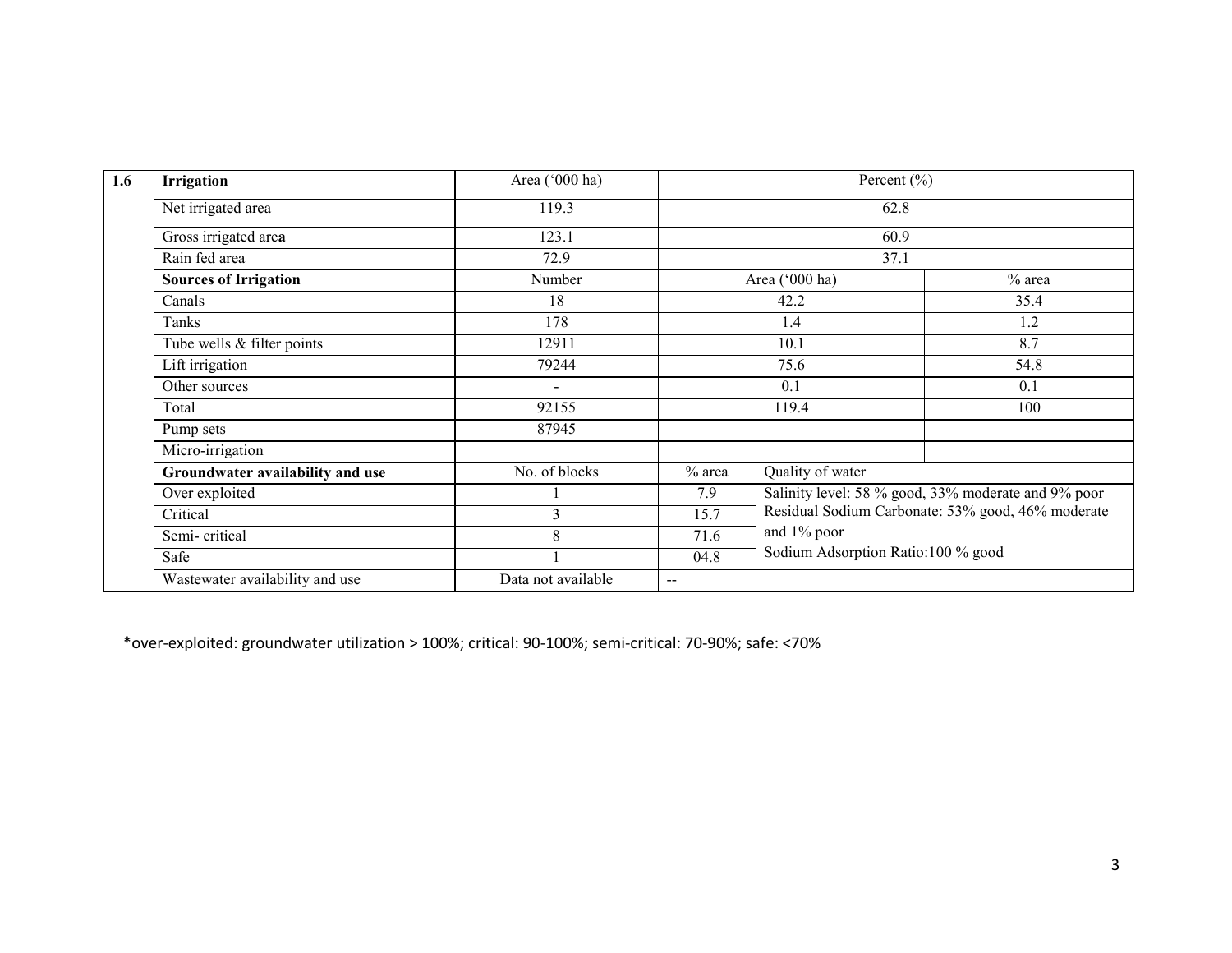Area under major field crops & horticulture etc. \*If break-up data (irrigated, rainfed) is not available, give total area

|                | <b>Major Field Crops cultivated</b> |                   |                |                              | Area ('000 ha) |                          |                  |
|----------------|-------------------------------------|-------------------|----------------|------------------------------|----------------|--------------------------|------------------|
|                |                                     | <b>Kharif</b>     |                |                              | Rabi           | <b>Summer</b>            | <b>Total</b>     |
|                |                                     | <b>Irrigated</b>  | Rainfed        | <b>Irrigated</b>             | Rainfed        |                          |                  |
|                | Maize                               | 13.7              | 0.0            | 14.4                         | 0.4            | $\overline{\phantom{a}}$ | 28.5             |
| $\overline{2}$ | Sorghum                             | 1.9               | 13.6           | 1.0                          | 10.0           | $\blacksquare$           | 26.5             |
| 3              | Rice                                | 0.0               | 0.0            | 9.7                          | $\blacksquare$ | 1.3                      | 11.1             |
| $\overline{4}$ | Groundnut                           | 1.3               | 5.5            | $\overline{2.6}$             | 0.2            | $\blacksquare$           | 9.7              |
| 5              | Sugarcane                           | 6.4               |                |                              |                | $\overline{\phantom{a}}$ | 6.4              |
| 6              | Horse gram                          | $\blacksquare$    | 1.1            | $\qquad \qquad \blacksquare$ | 4.7            | $\overline{a}$           | $\overline{5.9}$ |
| $\overline{7}$ | Green gram                          | $\blacksquare$    | 1.4            | 0.1                          | 2.1            | $\blacksquare$           | 3.6              |
| 8              | Cowpea                              | $\blacksquare$    | 2.0            | 0.1                          | 1.3            | $\blacksquare$           | 3.4              |
| 9              | Gingelly                            | 0.2               | 0.4            | $\overline{1.8}$             | 0.1            |                          | 2.5              |
| 10             | Sunflower                           | 0.6               | $\blacksquare$ | 1.1                          | 0.0            | $\blacksquare$           | 1.7              |
|                | Horticulture crops - Fruits         | <b>Total area</b> |                |                              | Irrigated      |                          | Rainfed          |
|                | Total fresh fruits                  | 6.2               |                |                              | 6.2            |                          | 0.0              |
| $\overline{2}$ | Banana                              | 3.9               |                | 3.9                          |                | $\sim$                   |                  |
| 3              | Mango                               | $\overline{1.7}$  |                |                              | 1.7            |                          | $0.0\,$          |
| $\overline{4}$ | Sapota                              | 0.4               |                |                              | 0.3            |                          | 0.1              |
| 5              | Guava                               | 0.1               |                |                              | 0.1            |                          | 0.0              |
| 6              | Amla                                | 0.6               |                |                              | 0.6            |                          | 0.0              |
|                | Horticultural crops - Vegetables    | <b>Total area</b> |                |                              | Irrigated      |                          | Rainfed          |
|                | Onion                               | 3.0               |                | 1.4 ( <b>K</b> )             | 1.7(R)         |                          | $\blacksquare$   |
| $\overline{2}$ | Tomato                              | 1.5               |                |                              | 1.5            |                          | $\blacksquare$   |
| $\mathfrak{Z}$ | Tapioca                             | $\overline{1.3}$  |                |                              | 1.3            |                          | $\blacksquare$   |
| $\overline{4}$ | <b>Drumstick</b>                    | 0.7               |                |                              | 0.7            |                          | 0.6              |
| 5              | Beet root                           | 0.4               |                |                              | 0.4            | $\blacksquare$           |                  |
| 6              | <b>Brinjal</b>                      | 0.3               |                |                              | 0.3            |                          | $\blacksquare$   |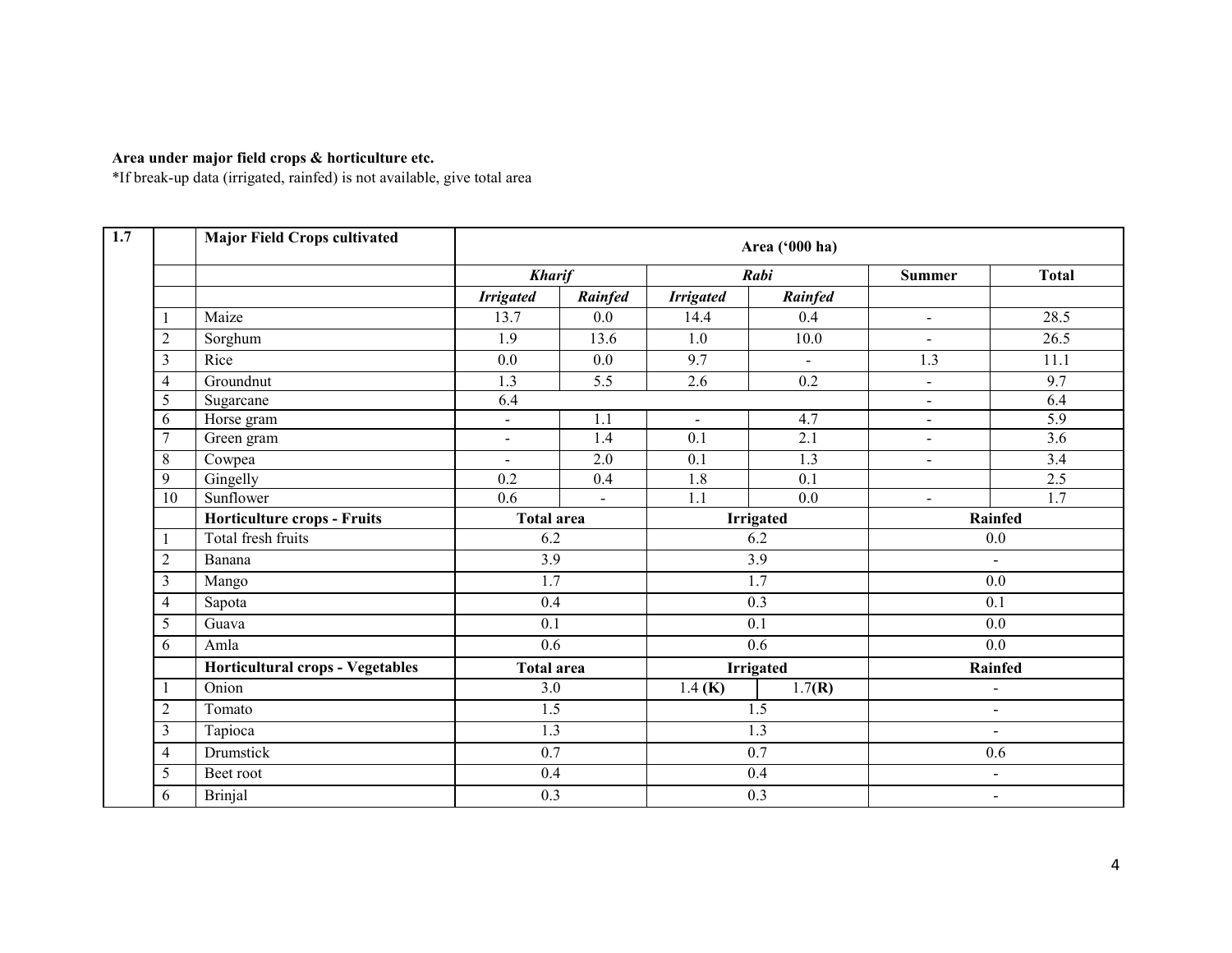|                | <b>Medicinal and Aromatic crops</b> | <b>Total area</b> | <b>Irrigated</b>         | <b>Rainfed</b>           |
|----------------|-------------------------------------|-------------------|--------------------------|--------------------------|
|                | Kanvazhi kizanku                    | 1.0               | 1.0                      |                          |
|                | (Choriosa superpa)                  |                   |                          |                          |
| $\overline{2}$ | Tobacco                             | 0.3               | 0.3                      | 0.0                      |
|                | Spices and condiments               |                   |                          |                          |
|                | Turmeric                            | 1.3               | 1.3                      | Ξ.                       |
| 2              | Chillies                            | 1.0               | 1.0                      | $\overline{\phantom{0}}$ |
| 3              | Coriander                           | 0.8               | 0.2                      | 0.6                      |
|                | <b>Plantation crops</b>             | Total area        | <b>Irrigated</b>         | Rainfed                  |
|                | Coconut                             | 44.282            | 44.282                   | $\sim$                   |
|                | <b>Fodder crops</b>                 | <b>Total area</b> | <b>Irrigated</b>         | Rainfed                  |
|                | Sorghum                             | 23.5              | 1.2                      | 22.3                     |
| $\overline{2}$ | Naripayir (Phillipesara)            | 5.0               | $\overline{\phantom{a}}$ | 5.0                      |
|                | Total fodder crop area              | 29.0              | 1.6                      | 27.4                     |
|                | <b>Grazing land</b>                 |                   | --------                 |                          |
|                | Sericulture etc                     |                   |                          |                          |
|                | <b>Others (Specify)</b>             |                   |                          |                          |

| 1.8 | Livestock                                      | Male (number) | Female (number) | <b>Total (number)</b>              |
|-----|------------------------------------------------|---------------|-----------------|------------------------------------|
|     |                                                |               |                 |                                    |
|     | Non descriptive Cattle (local low yielding)    |               |                 | 19.2                               |
|     | Crossbred cattle                               |               |                 | 220.3                              |
|     | Non descriptive Buffaloes (local low yielding) |               | -               |                                    |
|     | <b>Graded Buffaloes</b>                        |               |                 | 84.6                               |
|     | Goat                                           |               |                 | 223.2                              |
|     | Sheep                                          |               |                 | 300.5                              |
|     | Others (Camel, Pig, Yak etc.)                  |               |                 | 66.6                               |
|     | Commercial dairy farms (Number)                |               |                 |                                    |
| 1.9 | Poultry                                        | No. of farms  |                 | <b>Total No. of birds (number)</b> |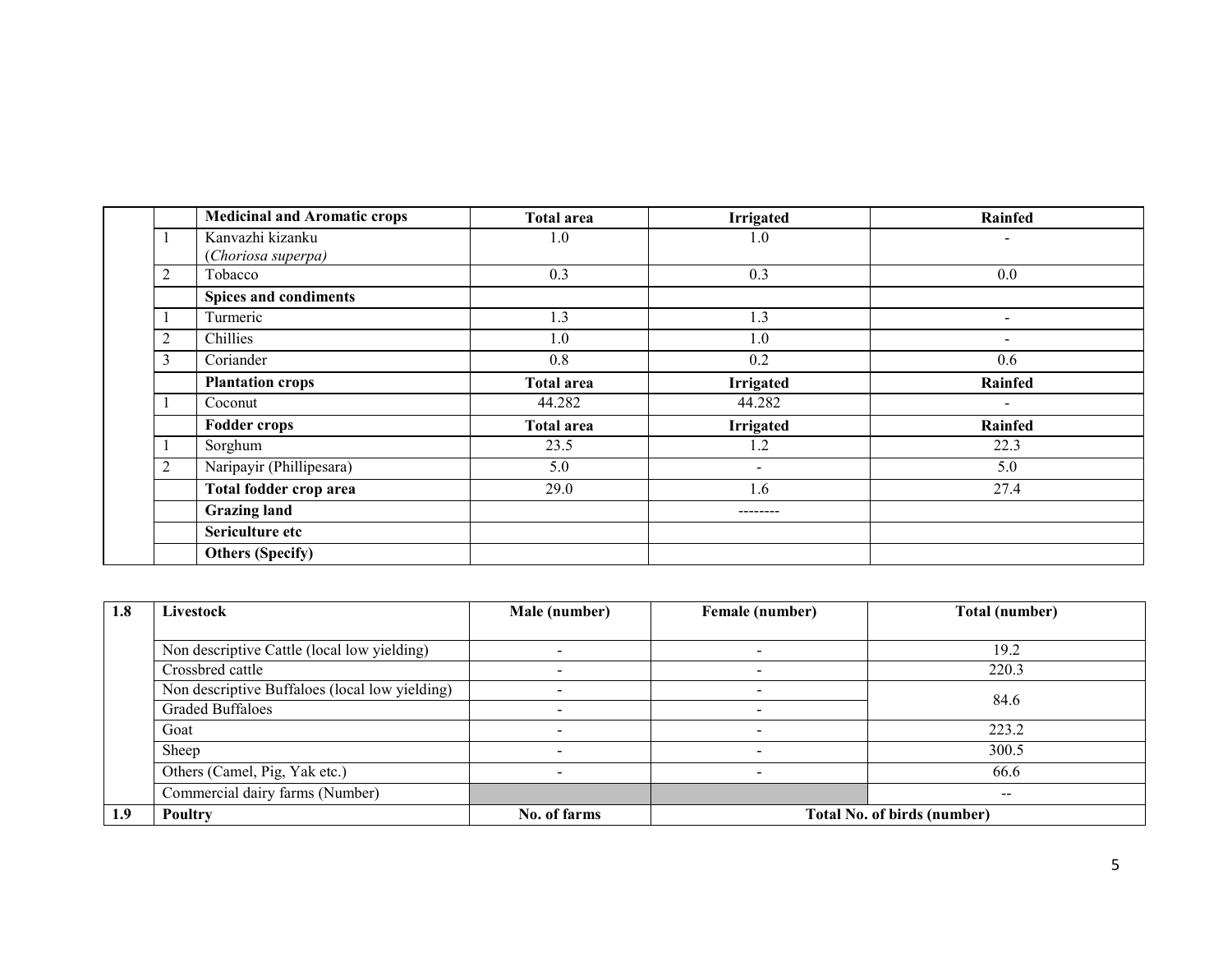| Commercial                                                             |                  |                          |                          |                          |                                          | 5124.9                                                 |                   |
|------------------------------------------------------------------------|------------------|--------------------------|--------------------------|--------------------------|------------------------------------------|--------------------------------------------------------|-------------------|
| Backyard                                                               |                  |                          |                          |                          |                                          |                                                        |                   |
| Fisheries (Data source: Chief Planning Officer)                        |                  |                          |                          |                          |                                          |                                                        |                   |
| A. Capture                                                             |                  |                          |                          |                          |                                          |                                                        |                   |
| i) Marine (Data Source: Fisheries<br>Department)                       | No. of fishermen |                          | <b>Boats</b>             |                          |                                          | <b>Nets</b>                                            |                   |
|                                                                        |                  |                          | Mechanized               | Non-<br>mechanized       | Mechanized<br>(Trawl nets,<br>Gill nets) | Non-mechanized<br>(Shore Seines,<br>Stake & trap nets) | (Ice plants etc.) |
|                                                                        | $\blacksquare$   |                          | $\overline{\phantom{a}}$ | $\blacksquare$           | $\overline{\phantom{a}}$                 | $\overline{\phantom{0}}$                               |                   |
| ii) Inland (Data Source: Fisheries                                     |                  | No. Farmer owned ponds   |                          |                          | <b>No. of Reservoirs</b>                 | No. of village tanks                                   |                   |
| Department)                                                            |                  | $\overline{\phantom{a}}$ |                          | $\overline{\phantom{0}}$ |                                          | $\blacksquare$                                         |                   |
| <b>B.</b> Culture                                                      |                  |                          |                          |                          |                                          |                                                        |                   |
|                                                                        |                  |                          | Water Spread Area (ha)   |                          | Yield (t/ha)                             | Production ('000 tons)                                 |                   |
| i) Brackish water (Data Source: MPEDA/<br><b>Fisheries Department)</b> |                  |                          |                          |                          |                                          |                                                        |                   |
| ii) Fresh water (Data Source: Fisheries<br>Department)                 |                  |                          |                          |                          |                                          |                                                        |                   |
| <b>Others</b>                                                          |                  |                          |                          |                          |                                          |                                                        |                   |

| 1.11 | <b>Production and</b>          | <b>Kharif</b>         |                         | Rabi                  |                         | <b>Summer</b>         |                         | <b>Total</b>          |                         |
|------|--------------------------------|-----------------------|-------------------------|-----------------------|-------------------------|-----------------------|-------------------------|-----------------------|-------------------------|
|      | Productivity of major<br>crops | Production<br>(000 t) | Productivity<br>(kg/ha) | Production<br>(000 t) | Productivity<br>(kg/ha) | Production<br>(000 t) | Productivity<br>(kg/ha) | Production<br>(000 t) | Productivity<br>(kg/ha) |
|      | Maize                          |                       |                         |                       |                         |                       |                         | 168.7                 | 7302                    |
|      | Sorghum                        |                       |                         |                       |                         |                       |                         | 88.6                  | 1867                    |
|      | Paddy                          |                       |                         |                       |                         |                       |                         | 83.0                  | 6547                    |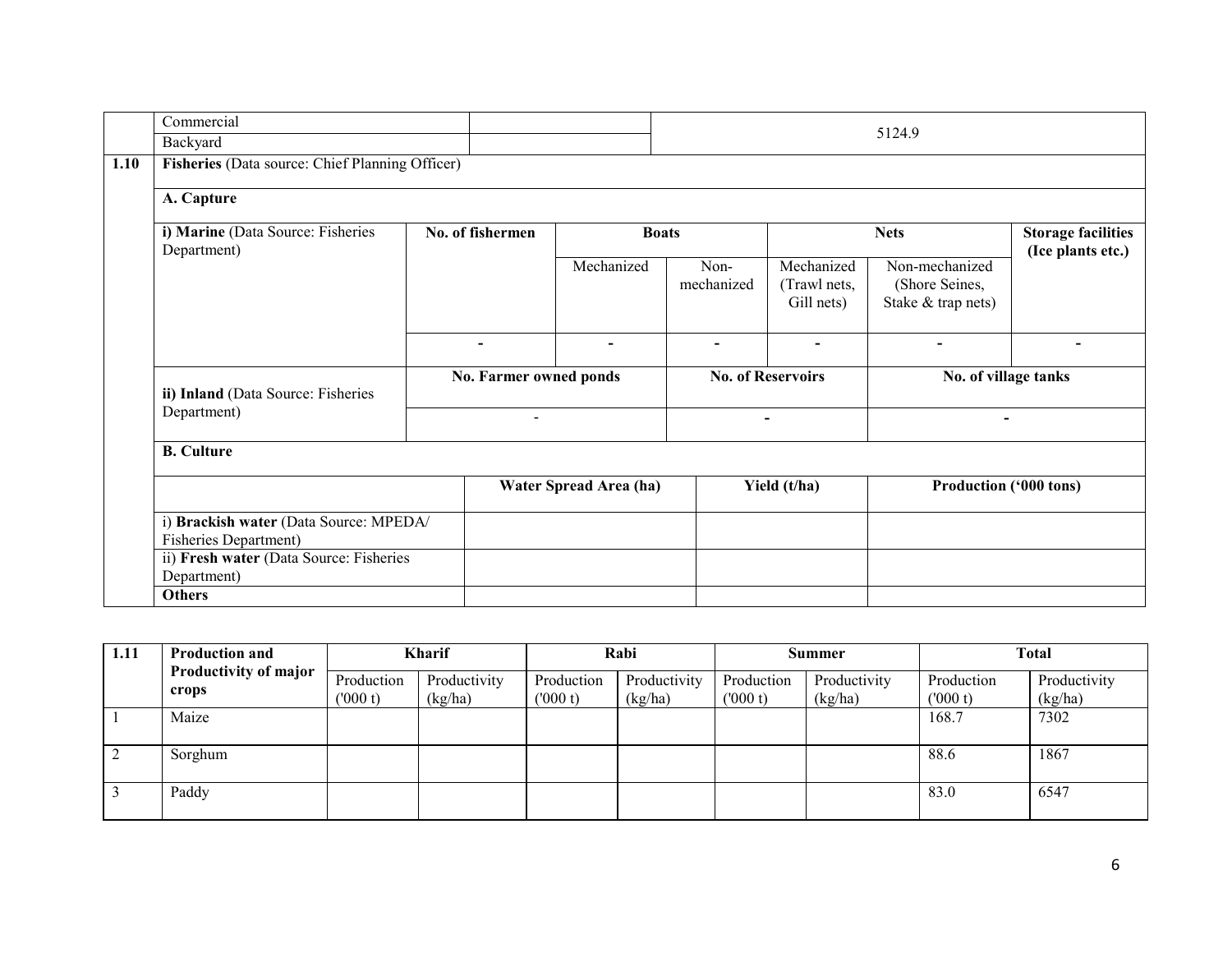|        | Groundnut |  |  |  |  |
|--------|-----------|--|--|--|--|
|        | Sugarcane |  |  |  |  |
| Others |           |  |  |  |  |

\* Tiruppur is the 31<sup>st</sup> district created recently and therefore production and productivity data is not available.

| 1.12 | Sowing window for 5<br>major crops | Maize                             | Sorghum                                      | Paddy                           | Groundnut          | Sugarcane |
|------|------------------------------------|-----------------------------------|----------------------------------------------|---------------------------------|--------------------|-----------|
|      | (start and end of sowing           |                                   |                                              |                                 |                    |           |
|      | period)                            |                                   |                                              |                                 |                    |           |
|      | Kharif-Rainfed                     | July $1st$ week to Aug $1st$      | July $1st$ week to Aug $1st$                 | $---$                           | June $3rd$ week to | $---$     |
|      |                                    | week                              | week                                         |                                 | July $2nd$ week    |           |
|      |                                    |                                   | Up to July $1st$ week                        |                                 |                    |           |
|      |                                    |                                   | (grain)                                      |                                 |                    |           |
|      |                                    |                                   | Up to Mid Sep                                |                                 |                    |           |
|      |                                    |                                   | (fodder)                                     |                                 |                    |           |
|      | Kharif-Irrigated                   | May $2^{nd}$ week- June $3^{rd}$  | July $2^{nd}$ week-Aug $2^{nd}$              | June $2nd$ week to July         | $---$              | ---       |
|      |                                    | week                              | week                                         | $3rd$ week                      |                    |           |
|      | Rabi-Rainfed                       | Oct $2^{nd}$ week to Nov $1^{st}$ | Oct $3^{\text{rd}}$ week-Nov $2^{\text{nd}}$ | ---                             | $- - -$            | $---$     |
|      |                                    | week                              | week                                         |                                 |                    |           |
|      | Rabi-Irrigated                     | Nov $2nd$ week – Dec $4th$        | Dec $1st$ week- Dec $4th$                    | Aug $3^{\text{rd}}$ week to Sep | $---$              | Oct-Jan   |
|      |                                    | week                              | week                                         | $2nd$ week                      |                    |           |

| 1.13 | What is the major contingency the<br>district is prone to? (Tick mark and<br>mention years if known during the last<br>10 year period) | Regular                  | Occasional | None |
|------|----------------------------------------------------------------------------------------------------------------------------------------|--------------------------|------------|------|
|      | Drought                                                                                                                                |                          |            |      |
|      | Flood                                                                                                                                  | $\overline{\phantom{a}}$ |            |      |
|      | High intense storms                                                                                                                    | $\overline{\phantom{0}}$ |            |      |
|      | Cyclone                                                                                                                                | $\,$                     |            |      |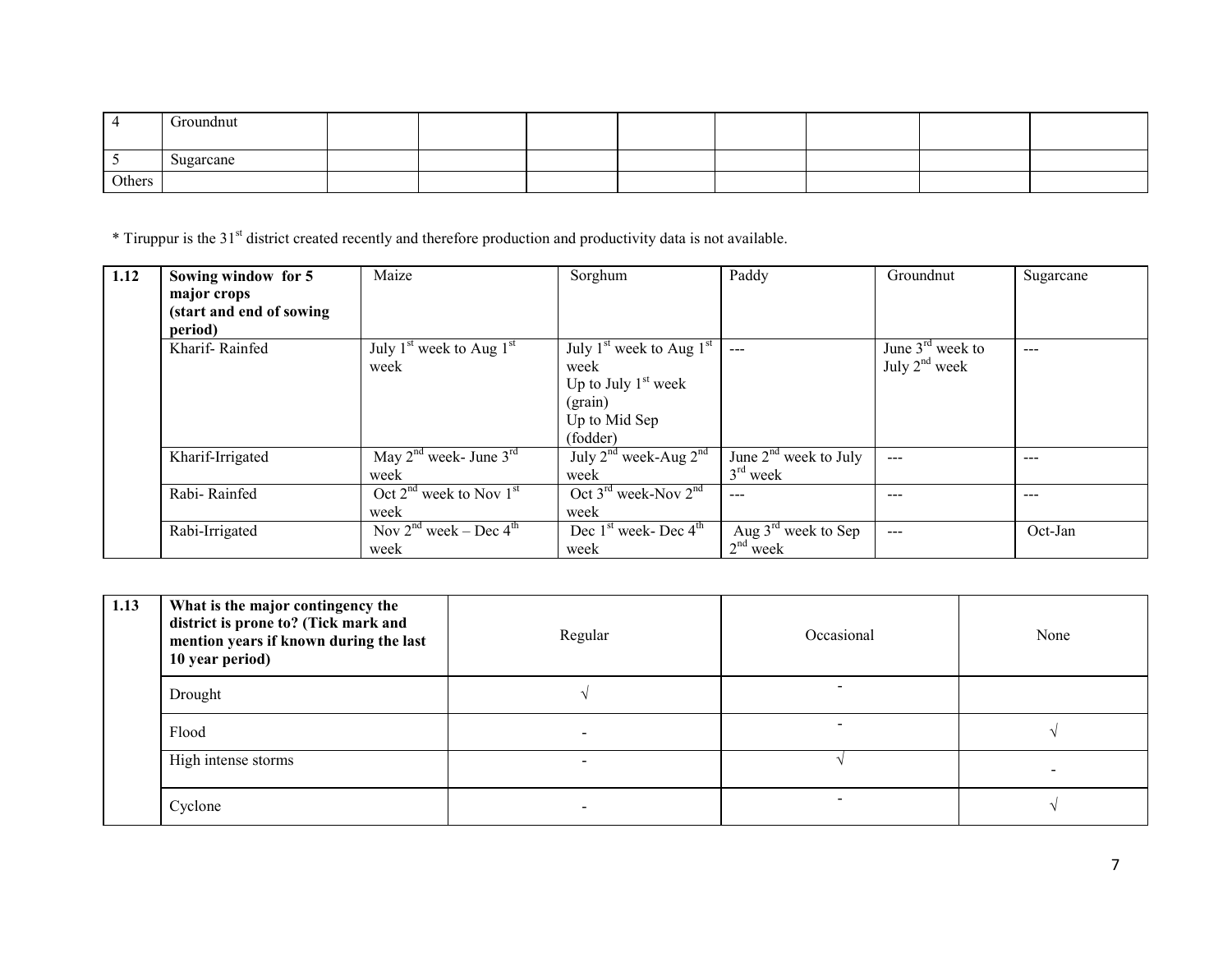| Hail storm                   |  |  |
|------------------------------|--|--|
| Heat wave                    |  |  |
| Cold wave                    |  |  |
| Sea water inundation         |  |  |
| Pests and diseases (specify) |  |  |

| 1.14 | Include Digital maps of the<br>district for | Location map of district within State as Annexure I | Enclosed: Yes |
|------|---------------------------------------------|-----------------------------------------------------|---------------|
|      |                                             | Mean annual rainfall as Annexure 2                  | Enclosed: Yes |
|      |                                             | Soil map as Annexure 3                              | Enclosed: Yes |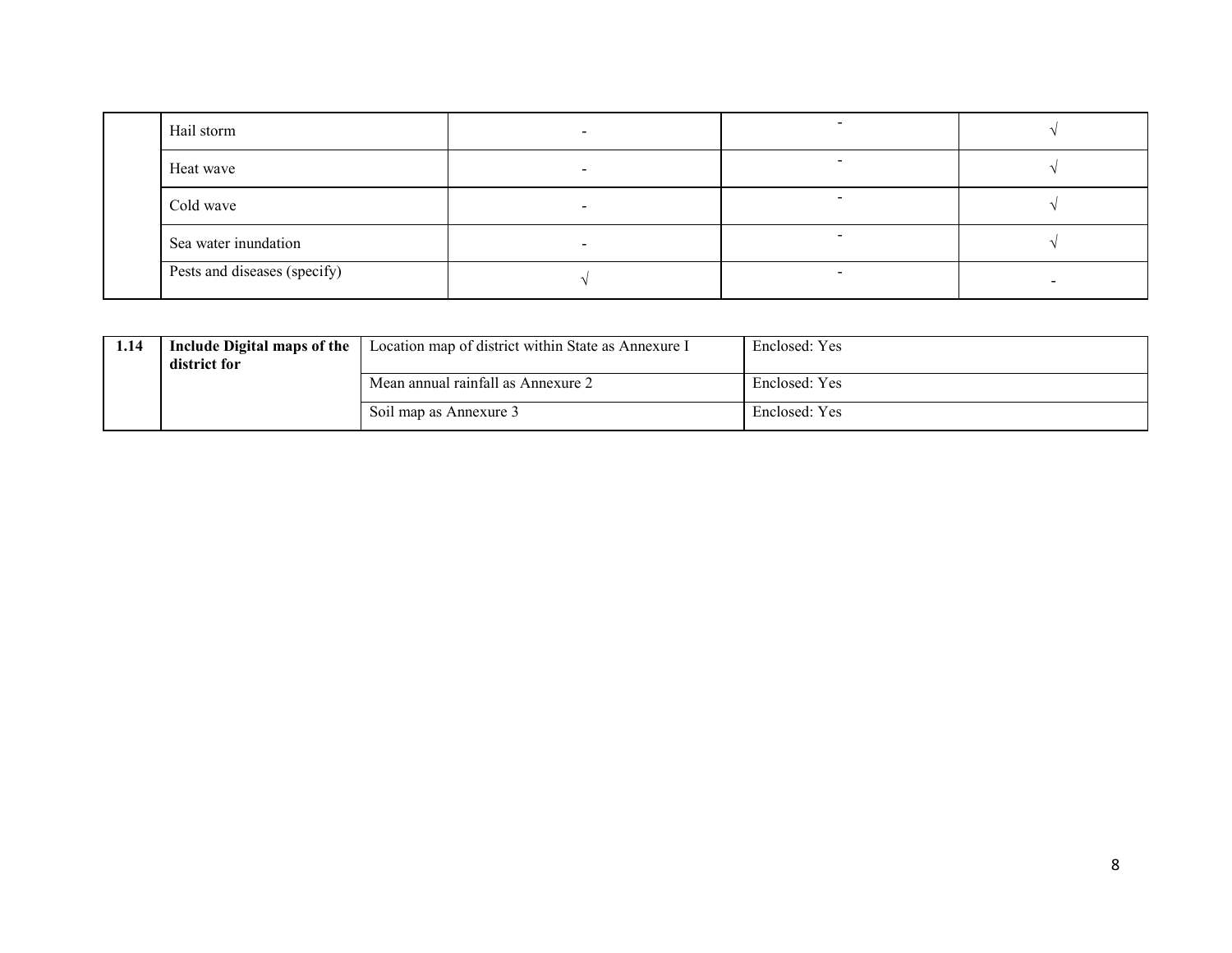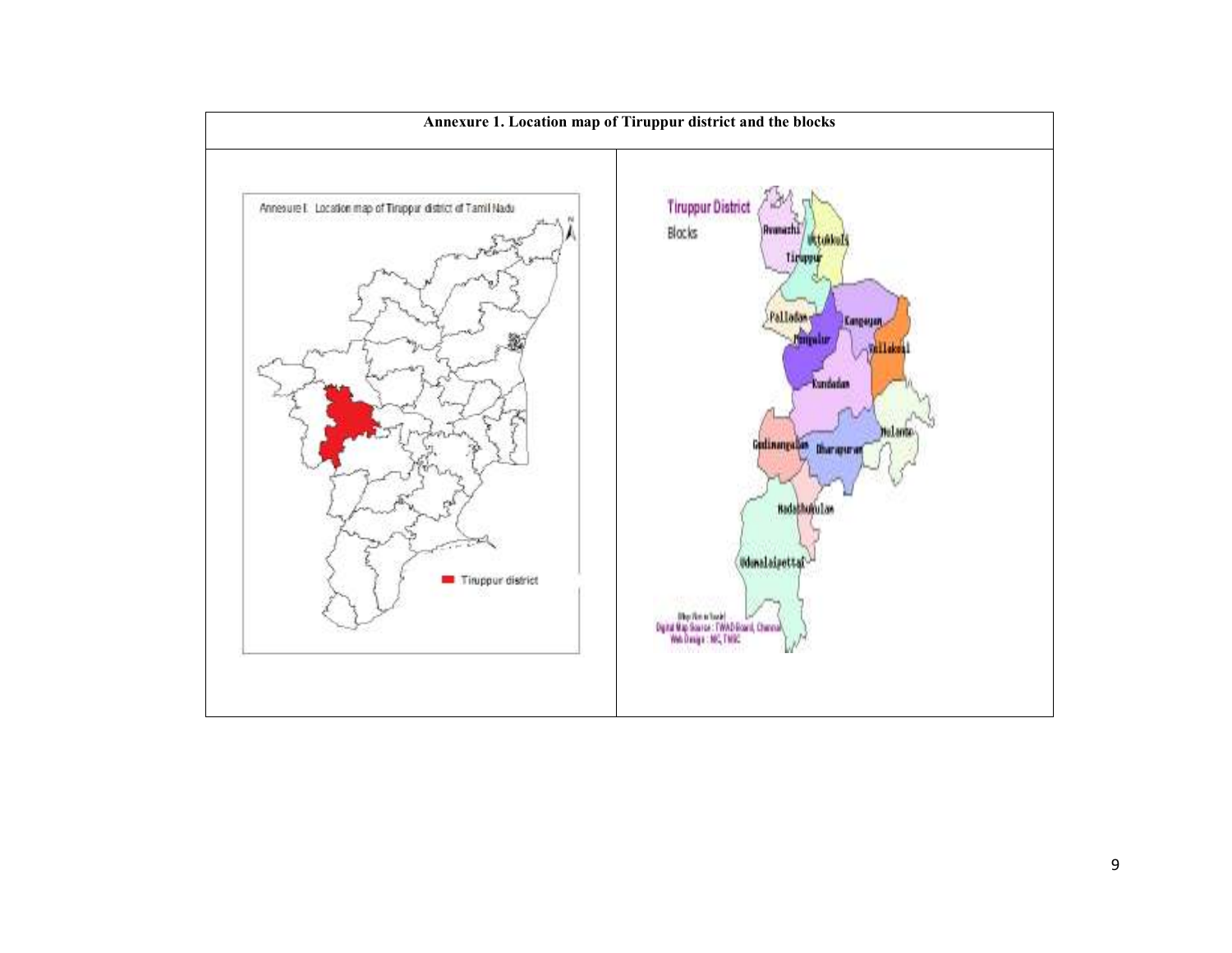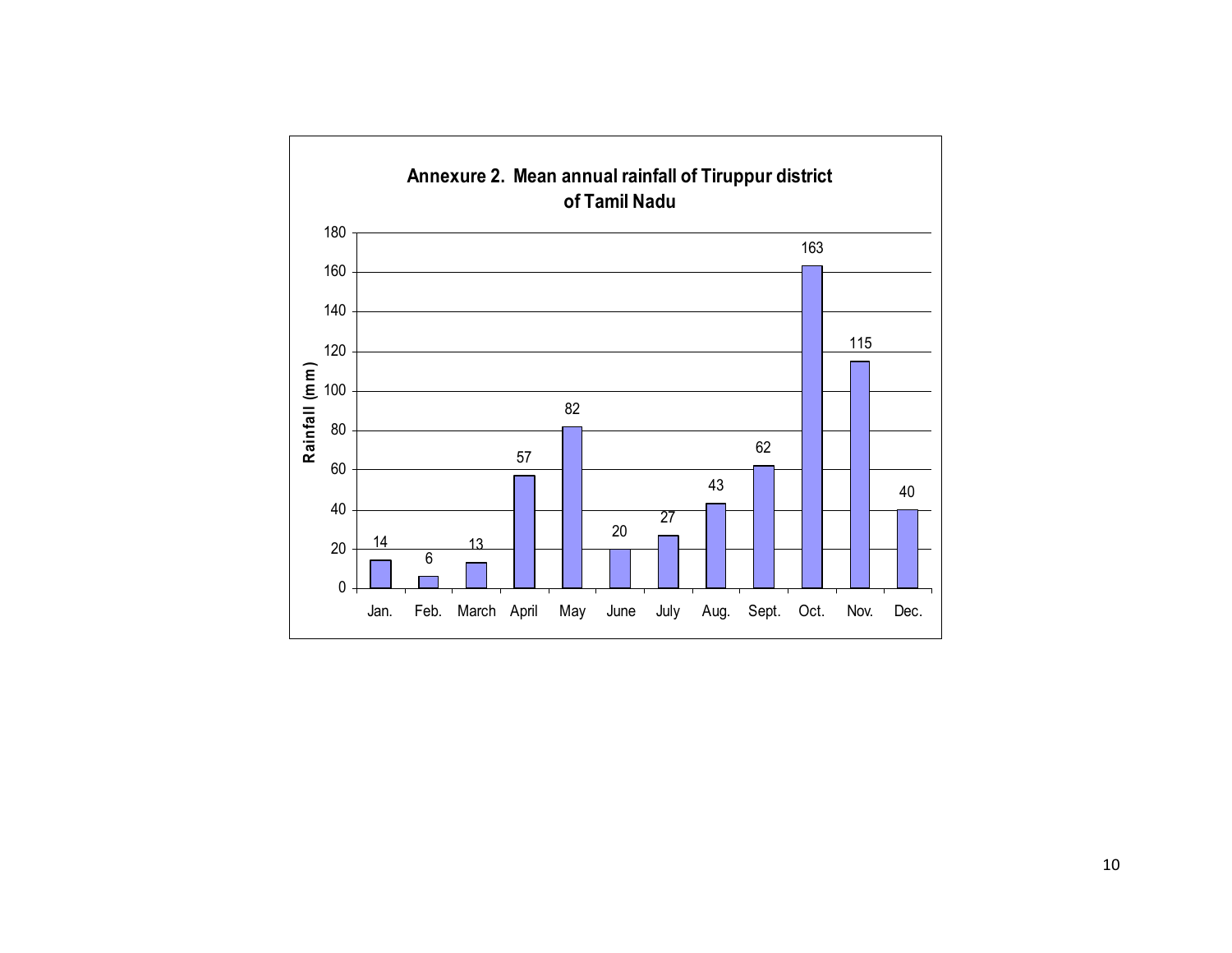#### Annexure 3. Soil map of Tiruppur District of Tamil Nadu

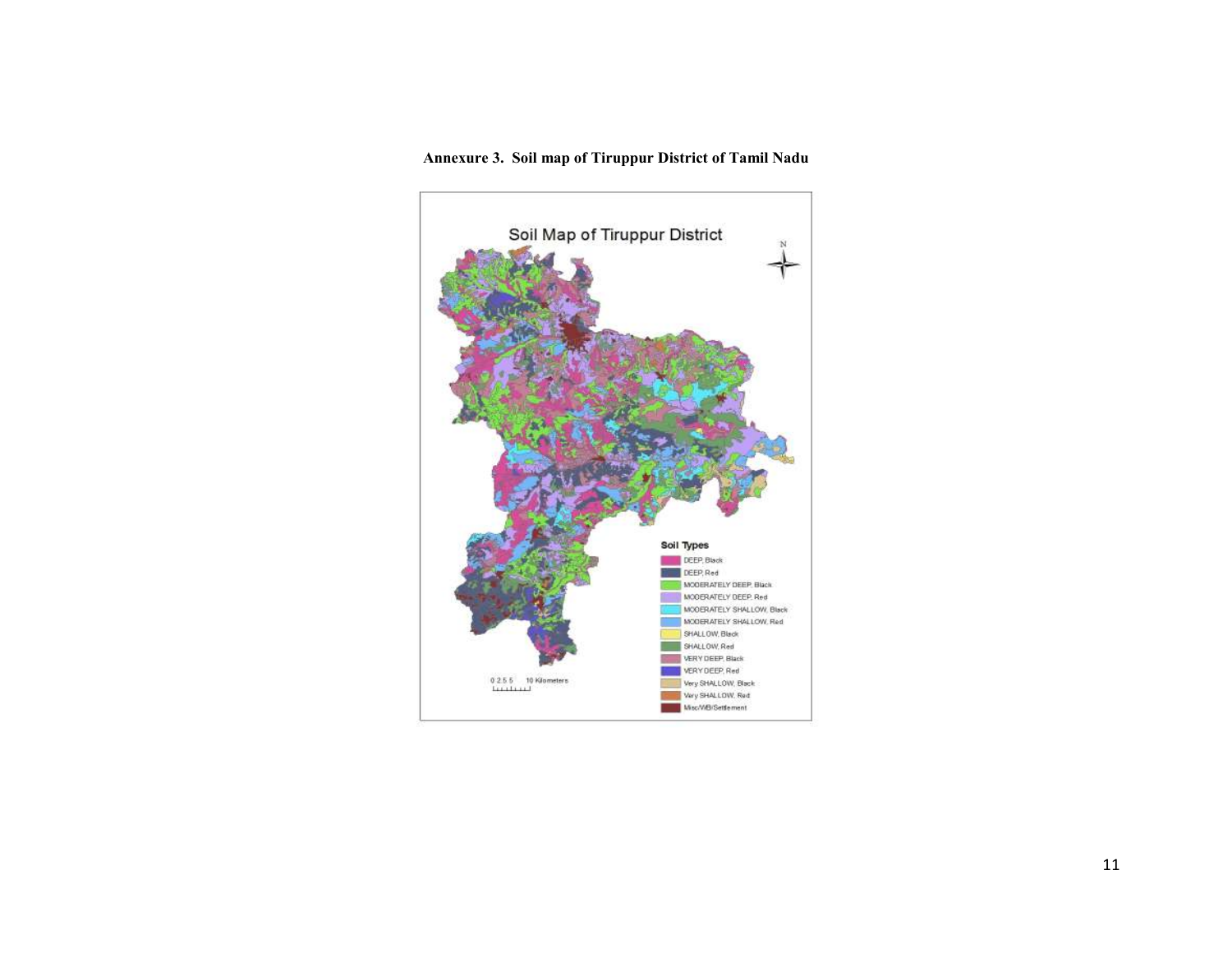## 2.0 Strategies for weather related contingencies

## 2.1 Drought

## 2.1.1 Rainfed situation

| <b>Condition</b>                                |                      |                                     | <b>Suggested Contingency measures for Kharif</b> |                                                                                                                                                                                                                                                                                           |                         |
|-------------------------------------------------|----------------------|-------------------------------------|--------------------------------------------------|-------------------------------------------------------------------------------------------------------------------------------------------------------------------------------------------------------------------------------------------------------------------------------------------|-------------------------|
| <b>Early season</b>                             | <b>Major Farming</b> | Crop/cropping system                | Change in crop/cropping                          | <b>Agronomic measures</b>                                                                                                                                                                                                                                                                 | <b>Remarks</b> on       |
| drought (delayed<br>onset)                      | situation            |                                     | system                                           |                                                                                                                                                                                                                                                                                           | Implementation          |
| Delay by 2 weeks<br>(July 1 <sup>st</sup> week) | Shallow red soils    | Groundnut + Pulses<br>intercropping | No change                                        | $\triangleright$ Mechanical sowing with tractor<br>drawn seed drills to speed up<br>the sowing to capture moisture<br>for germination<br>Seed hardening with 50% of<br>➤<br>volume solution of 0.5%<br>Calcium chloride, for 6 hours<br>if<br>$\triangleright$ Supplemental<br>irrigation | Dept. of<br>Agriculture |
| Delay by 4 weeks<br>(July $3^{\text{rd}}$ week) |                      |                                     | Pure crop of sorghum/pearl<br>millet/horgegram   | available<br>$-do-$                                                                                                                                                                                                                                                                       |                         |
| Delay by 6 weeks<br>(August $1st$ week)         |                      |                                     | Pure crop of fodder sorghum<br>/Horse gram /     | Sowing along the contour<br>If terminal drought occurred, crops<br>may be harvested for fodder<br>purpose.<br>For sorghum crop, nitrogen<br>application during vegetative stage<br>enables early flowering when<br>sufficient moisture is available                                       |                         |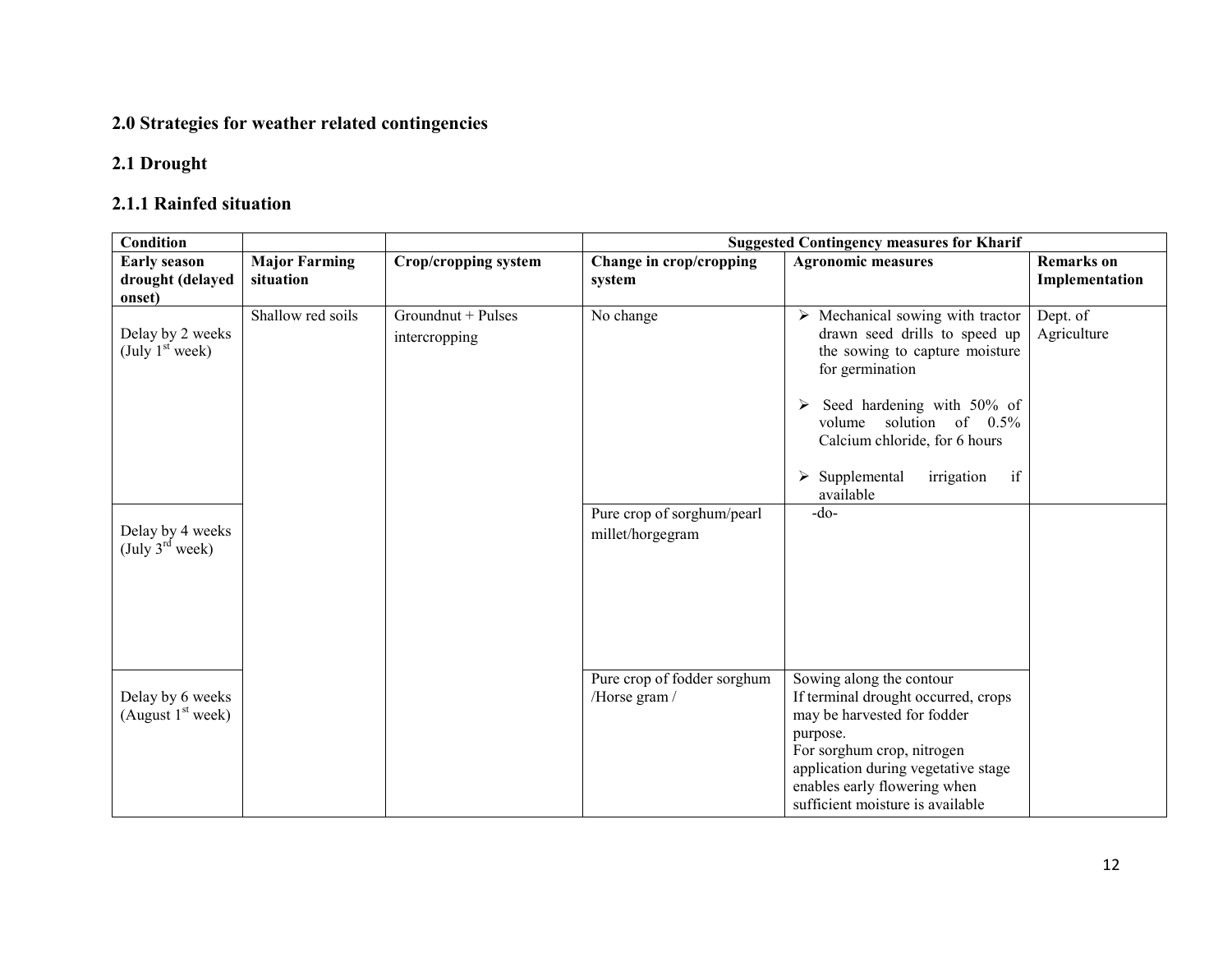| Condition                                         |                                   |                                           | <b>Suggested Contingency measures for Kharif</b> |                           |                                     |
|---------------------------------------------------|-----------------------------------|-------------------------------------------|--------------------------------------------------|---------------------------|-------------------------------------|
| <b>Early season</b><br>drought (delayed<br>onset) | <b>Major Farming</b><br>situation | Crop/cropping system                      | Change in crop/cropping<br>system                | <b>Agronomic measures</b> | <b>Remarks</b> on<br>Implementation |
| Delay by 8 weeks<br>(August $3^{rd}$ week)        | Shallow red soils                 | $Ground + pulses$<br>intercropping system | Early sowing of rabi crops                       | $\overline{\phantom{0}}$  |                                     |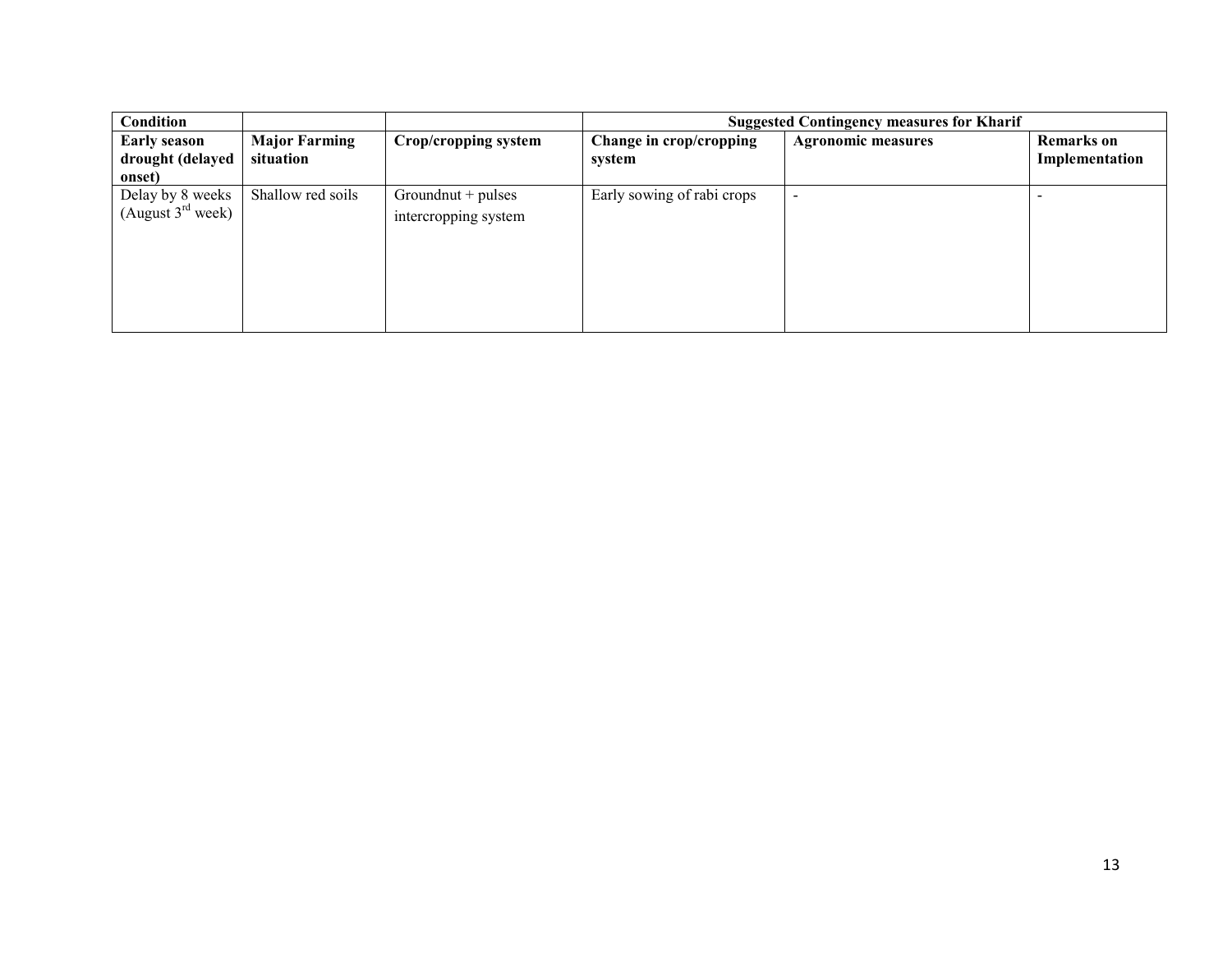|                                                      |                                | <b>Suggested Contingency measures for Rabi</b> |                                                                                        |                                                                                                                                                                                                                                                                                                                                                                                                             |                                     |
|------------------------------------------------------|--------------------------------|------------------------------------------------|----------------------------------------------------------------------------------------|-------------------------------------------------------------------------------------------------------------------------------------------------------------------------------------------------------------------------------------------------------------------------------------------------------------------------------------------------------------------------------------------------------------|-------------------------------------|
| <b>Early season</b><br>drought<br>(delayed<br>onset) | <b>Major Farming situation</b> | <b>Crop/cropping system</b>                    | Change in<br>crop/cropping<br>system                                                   | <b>Agronomic measures</b>                                                                                                                                                                                                                                                                                                                                                                                   | <b>Remarks</b> on<br>Implementation |
| Delay by 2<br>weeks October<br>$3rd$ week            | Black and red soils -Rabi      | Maize/Sunflower/<br>sorghum/Horse gram         | No change                                                                              | For sunflower, soaking seeds in<br>2% ZnSO4 for 12 hrs and shade<br>drying as seed hardening<br>For sorghum, the seeds are pre-<br>soaked in 2% potassium<br>dihydrogen phosphate solution<br>for 6 hours in equal volume and<br>then dried back to its original<br>moisture content in shade and<br>are used for sowing<br>Supplemental<br>irrigation<br>especially for maize available<br>harvested water |                                     |
| Delay by 4<br>weeks<br>November 1st<br>week          |                                |                                                | Sunflower/sorg<br>hum/horse gram                                                       | Early maturing<br>hybrids/varieties sunflower:<br>CO-1, Morden<br>Supplemental irrigation if<br>available                                                                                                                                                                                                                                                                                                   |                                     |
| Delay by 6<br>weeks<br>November 3rd<br>week          |                                |                                                | Same crops to<br>be sown. If<br>failure of grain<br>crop, it may be<br>used for fodder | For sorghum crop, nitrogen<br>application during vegetative<br>stage enables flowering when<br>sufficient moisture is available<br>No fertilizer is recommended<br>for horse gram                                                                                                                                                                                                                           |                                     |
| Delay by 8<br>weeks<br>December 1st<br>week          |                                |                                                | Crop failure                                                                           | $\overline{a}$                                                                                                                                                                                                                                                                                                                                                                                              |                                     |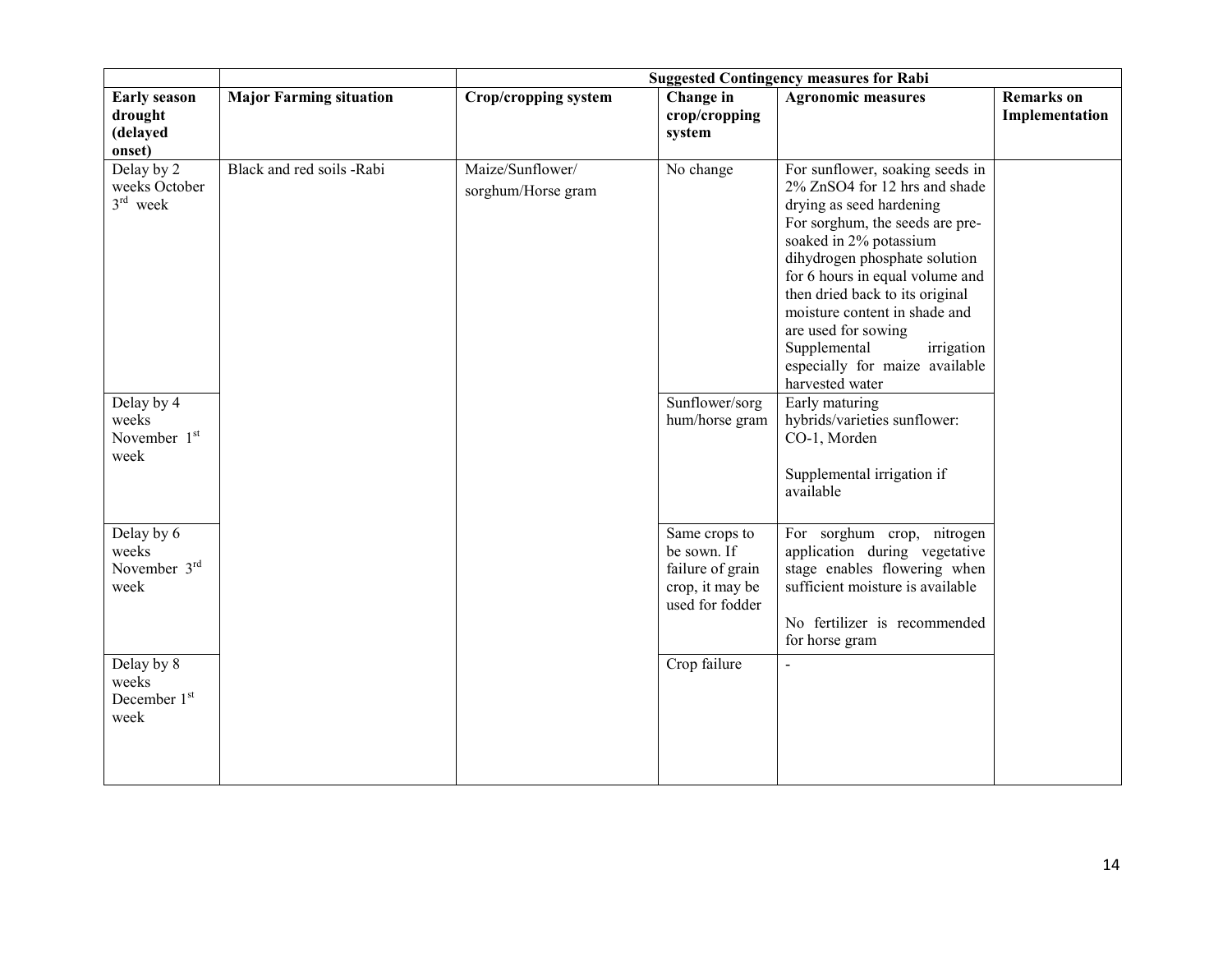| Condition                                                                                                                        |                                   |                                             | <b>Suggested Contingency measures for Kharif</b>                                                                                                                                                                                 |                                                                                                                                                                                                 |                                         |
|----------------------------------------------------------------------------------------------------------------------------------|-----------------------------------|---------------------------------------------|----------------------------------------------------------------------------------------------------------------------------------------------------------------------------------------------------------------------------------|-------------------------------------------------------------------------------------------------------------------------------------------------------------------------------------------------|-----------------------------------------|
| <b>Early season</b><br>drought (Normal<br>onset)                                                                                 | <b>Major Farming</b><br>situation | Crop/cropping<br>system                     | Crop management                                                                                                                                                                                                                  | Soil management                                                                                                                                                                                 | <b>Remarks</b> on<br>Implementatio<br>n |
| 15-20 days dry<br>spell after sowing<br>leading to poor<br>germination/crop<br>stand etc.)                                       | Shallow red soils                 | Groundnut + Pulses/<br>intercropping system | $\triangleright$ Fodder sorghum as a alternate crop<br>$\triangleright$ Initial drought of 15-20 days will<br>not affect germination / crop stand.<br>It actually helps ground nut crop for<br>profuse and synchronous flowering | Compartmental<br>➤<br>bunding on regular<br>basis as the district is<br>for<br>frequent<br>prone<br>drought<br>Tied ridging<br>Sowing<br>along<br>the<br>contour, ridging after<br>three weeks. |                                         |
| Mid season<br>drought (long dry<br>spell, $> 2$<br>consecutive weeks<br>rainless $(>2.5$ mm)<br>period<br>At vegetative<br>stage |                                   |                                             | Supplemental irrigation through<br>rain gun irrigation if available                                                                                                                                                              | $\triangleright$ Sowing along the<br>contour and ridging<br>after three weeks.<br>$\triangleright$ Thinning to reduce the<br>plant population<br>$\triangleright$ Dust mulching                 |                                         |
| Mid season<br>drought (long dry<br>spell, $> 2$<br>consecutive weeks<br>rainless $(>2.5$ mm)<br>period At<br>reproductive stage  |                                   |                                             | $\triangleright$ Severe drought years, crop will be<br>harvested for fodder purpose.<br>$\triangleright$ Supplemental irrigation with<br>harvested rain water in ponds (10)<br>mm depth.)                                        | $\triangleright$ Soil dust mulching                                                                                                                                                             |                                         |
| <b>Terminal drought</b>                                                                                                          |                                   |                                             | $\triangleright$ Pods may be digged out manually<br>using mamutty<br>$\triangleright$ Soaking the soil artificially to<br>enable easy picking.                                                                                   | --                                                                                                                                                                                              |                                         |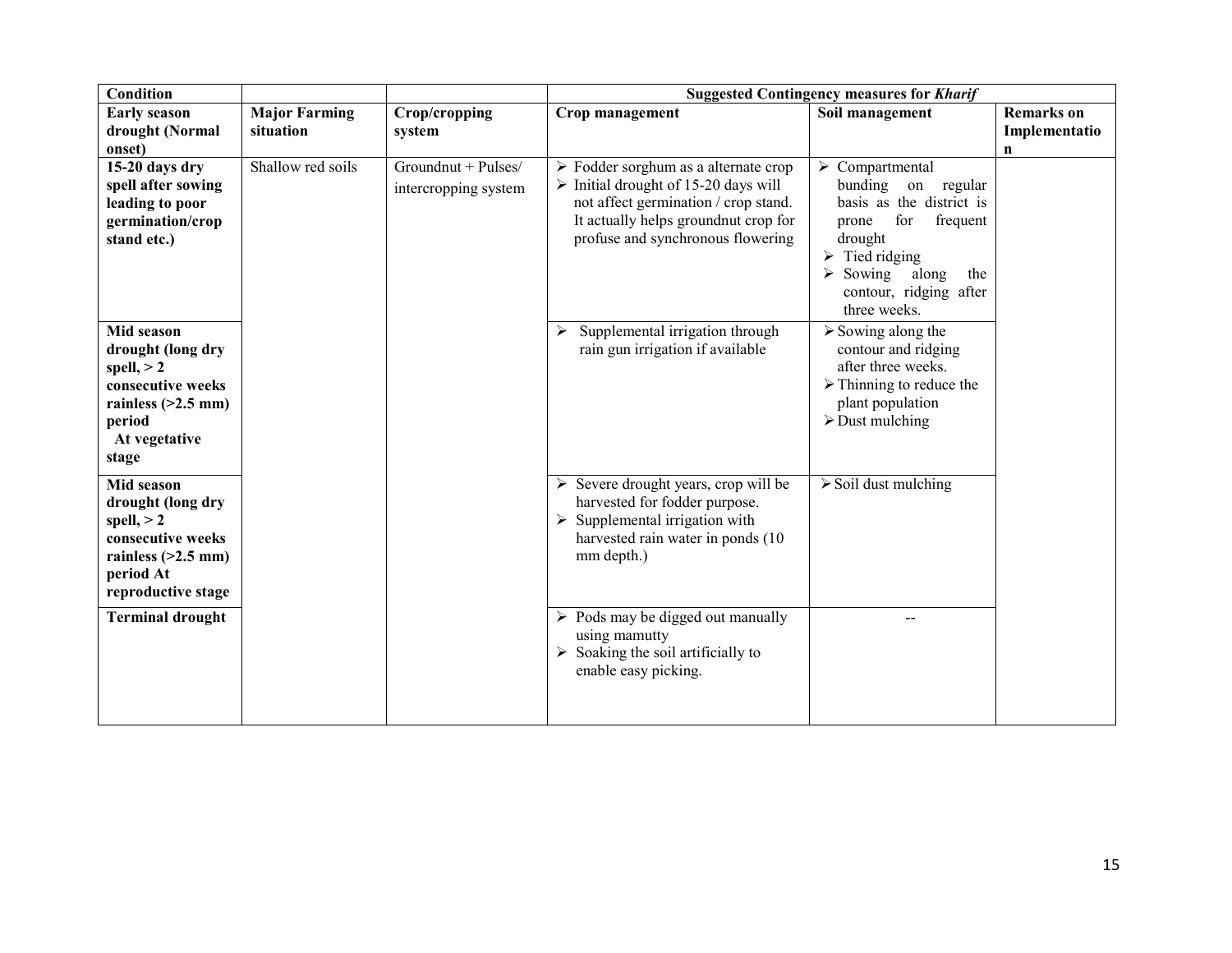| Condition               |                                |                      | <b>Suggested Contingency measures for Rabi season</b> |                                                |                   |
|-------------------------|--------------------------------|----------------------|-------------------------------------------------------|------------------------------------------------|-------------------|
| <b>Early season</b>     | <b>Major Farming situation</b> | Crop/cropping        | Crop management                                       | Soil management                                | <b>Remarks</b> on |
| drought (Normal         |                                | system               |                                                       |                                                | Implementation    |
| onset)                  |                                |                      |                                                       |                                                |                   |
| 15-20 days dry          | Black and red soils            | Sunflower/Sorghum/Ho | $\triangleright$ Resowing of crops                    | $\triangleright$ Compartmental                 |                   |
| spell after sowing      |                                | rse gram             | $\triangleright$ Seed hardening with                  | bunding<br>on regular                          |                   |
| leading to poor         |                                |                      | chemicals                                             | basis as the district is                       |                   |
| germination/crop        |                                |                      |                                                       | for<br>frequent<br>prone                       |                   |
| stand etc.)             |                                |                      |                                                       | drought                                        |                   |
|                         |                                |                      |                                                       | $\triangleright$ Tied ridging                  |                   |
|                         |                                |                      |                                                       |                                                |                   |
| Mid season              |                                |                      | Supplemental irrigation                               | $\triangleright$ Sowing along the              |                   |
| drought (long dry       |                                |                      | Rain gun irrigation if                                | contour, tieing alternate                      |                   |
| spell, $> 2$            |                                |                      | available                                             | furrows with mulching                          |                   |
| consecutive weeks       |                                |                      |                                                       | of locally available                           |                   |
| rainless $(>2.5$ mm)    |                                |                      |                                                       | material can be                                |                   |
| period At               |                                |                      |                                                       | practiced<br>$\triangleright$ Sowing along the |                   |
| vegetative stage        |                                |                      |                                                       | contour, ridging after                         |                   |
|                         |                                |                      |                                                       | three weeks especially                         |                   |
|                         |                                |                      |                                                       | for sunflower.                                 |                   |
|                         |                                |                      |                                                       |                                                |                   |
| Mid season              |                                |                      | Severe drought years,                                 |                                                |                   |
| drought (long dry       |                                |                      | crop will harvest for                                 |                                                |                   |
| spell, $> 2$            |                                |                      | fodder purpose.                                       |                                                |                   |
| consecutive weeks       |                                |                      | Supplemental irrigation                               |                                                |                   |
| rainless $(>2.5$ mm)    |                                |                      | with harvested rain                                   |                                                |                   |
| period                  |                                |                      | water in ponds                                        |                                                |                   |
| At reproductive         |                                |                      |                                                       |                                                |                   |
| stage                   |                                |                      |                                                       |                                                |                   |
| <b>Terminal drought</b> |                                |                      | $\overline{a}$                                        | Late rabi Crop planning                        |                   |
|                         |                                |                      |                                                       |                                                |                   |
|                         |                                |                      |                                                       | 1. In rainfed black soils the                  |                   |
|                         |                                |                      |                                                       | following crops are                            |                   |
|                         |                                |                      |                                                       | recommended.                                   |                   |
|                         |                                |                      |                                                       | a) Bengal gram (First FN                       |                   |
|                         |                                |                      |                                                       | of December)                                   |                   |
|                         |                                |                      |                                                       |                                                |                   |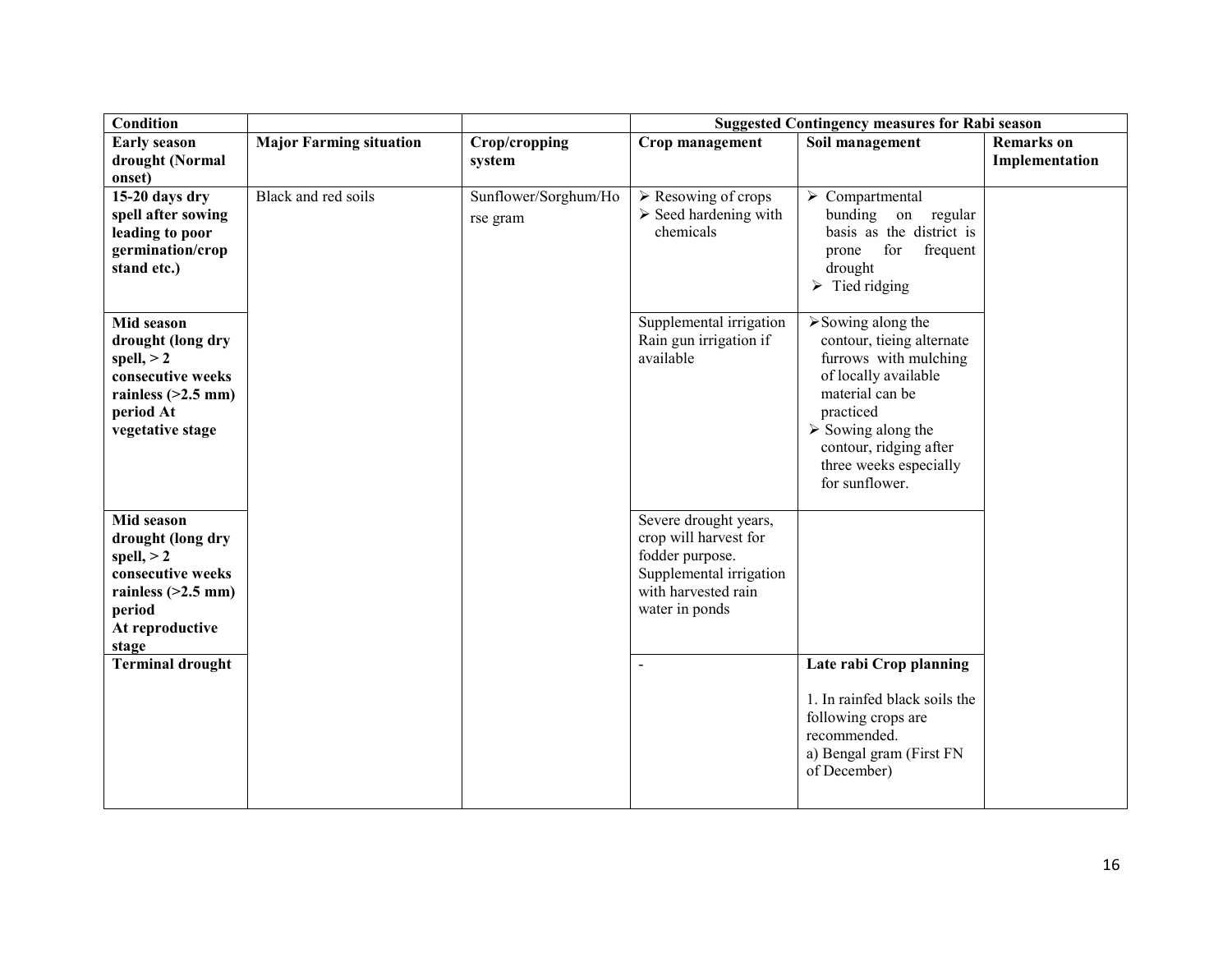#### 2.1.2 Irrigated situation

| Condition                                                               |                                        |                      | <b>Suggested Contingency measures</b>       |                                                                                             |                   |
|-------------------------------------------------------------------------|----------------------------------------|----------------------|---------------------------------------------|---------------------------------------------------------------------------------------------|-------------------|
|                                                                         | <b>Major Farming</b>                   | Crop/cropping system | Change in crop/cropping                     | <b>Agronomic measures</b>                                                                   | <b>Remarks</b> on |
|                                                                         | situation                              |                      | system                                      |                                                                                             | Implementation    |
| Delayed/limited<br>release of water in<br>canals due to low<br>rainfall | Canal irrigated red<br>and black soils | Paddy                | ID crops like maize-<br>sunflower/ Gingelly | 1. Irrigation at critical<br>stages<br>2. Adopting microrrigation<br>systems drip/sprinkler |                   |

| <b>Condition</b>                                                                       |                                   |                      | <b>Suggested Contingency measures</b>                                                          |                                                               |                                     |
|----------------------------------------------------------------------------------------|-----------------------------------|----------------------|------------------------------------------------------------------------------------------------|---------------------------------------------------------------|-------------------------------------|
|                                                                                        | <b>Major Farming</b><br>situation | Crop/cropping system | Change in crop/cropping<br>system                                                              | <b>Agronomic measures</b>                                     | <b>Remarks</b> on<br>Implementation |
| Non release of<br>water in canals<br>under delayed<br>onset of monsoon<br>in catchment | Canal irrigated red<br>soils      | Paddy                | Maize/Sorghum/ greengram /<br>horsegram are recommended<br>during October as rainfed<br>crops. | Prefer Drought tolerant<br>variety<br>Supplemental irrigation |                                     |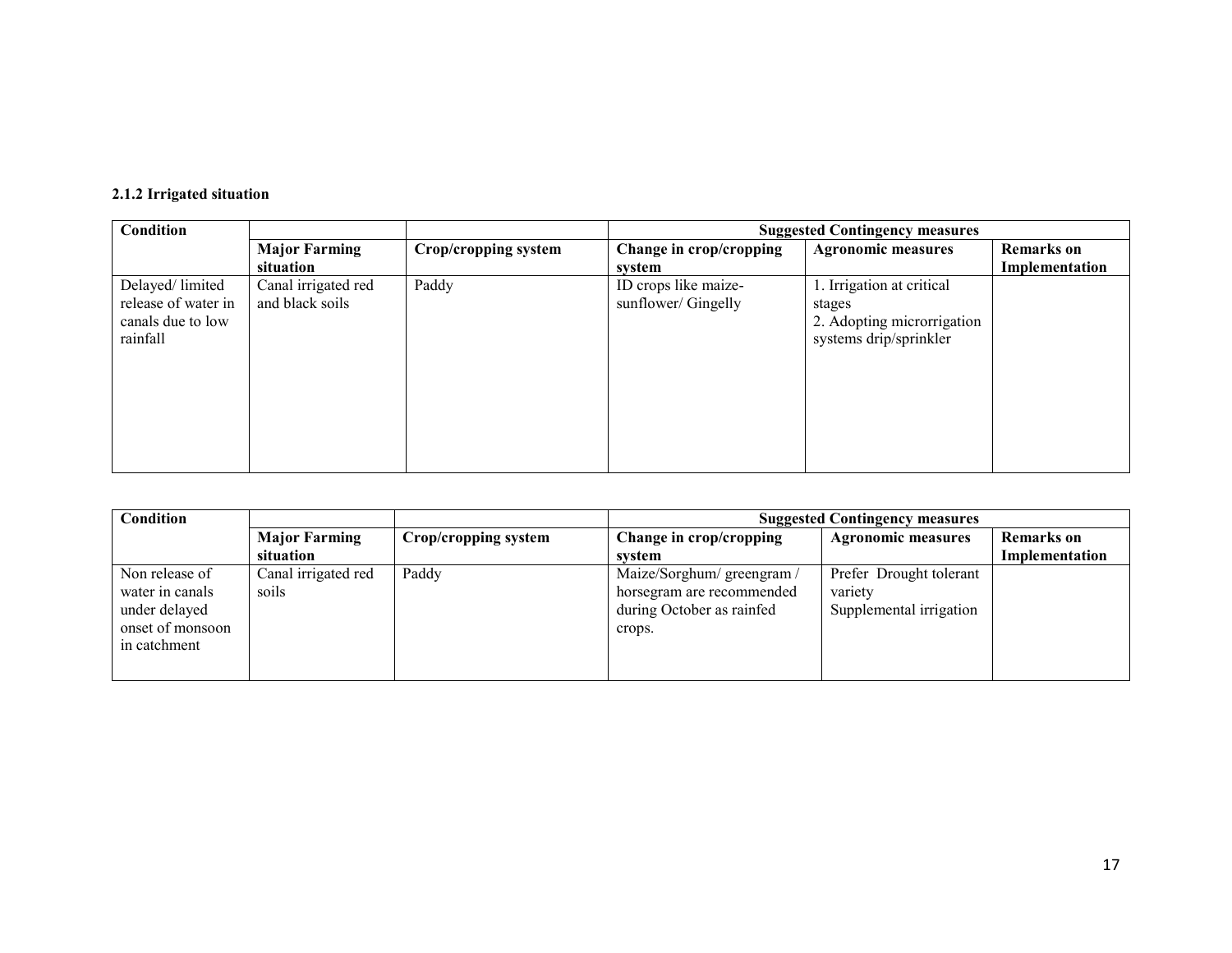| Condition                                                      |                                                     |                                   | <b>Suggested Contingency measures</b>              |                                                                                                                                                             |                                     |
|----------------------------------------------------------------|-----------------------------------------------------|-----------------------------------|----------------------------------------------------|-------------------------------------------------------------------------------------------------------------------------------------------------------------|-------------------------------------|
|                                                                | <b>Major Farming</b><br>situation                   | Crop/cropping system              | Change in crop/cropping<br>system                  | <b>Agronomic measures</b>                                                                                                                                   | <b>Remarks</b> on<br>Implementation |
| Insufficient<br>groundwater<br>recharge due to<br>low rainfall | Bore well irrigated<br>red soils and black<br>soils | Sorghum<br>Pearl millet<br>Pulses | Sorghum area can be increased<br>instead of maize. | Timely sowing2.<br>Adopting irrigation for<br>at critical stages<br>Applications of nitrogen<br>fertilizers to sorghum<br>crop initiates early<br>flowering |                                     |

2.2 Unusual rains (untimely, unseasonal etc) (for both rainfed and irrigated situations)

| Condition                                                            | <b>Suggested contingency measure</b> |                     |                                                                                    |                                                      |
|----------------------------------------------------------------------|--------------------------------------|---------------------|------------------------------------------------------------------------------------|------------------------------------------------------|
| Continuous high rainfall in a short span leading to water<br>logging | Vegetative<br>stage                  | Flowerin<br>g stage | Crop maturity stage                                                                | Post harvest                                         |
| Groundnut                                                            | ----                                 |                     | Drain excess water and<br>Weather based advisory to be<br>followed for harvesting. | Immediately after<br>harvesting drying of<br>produce |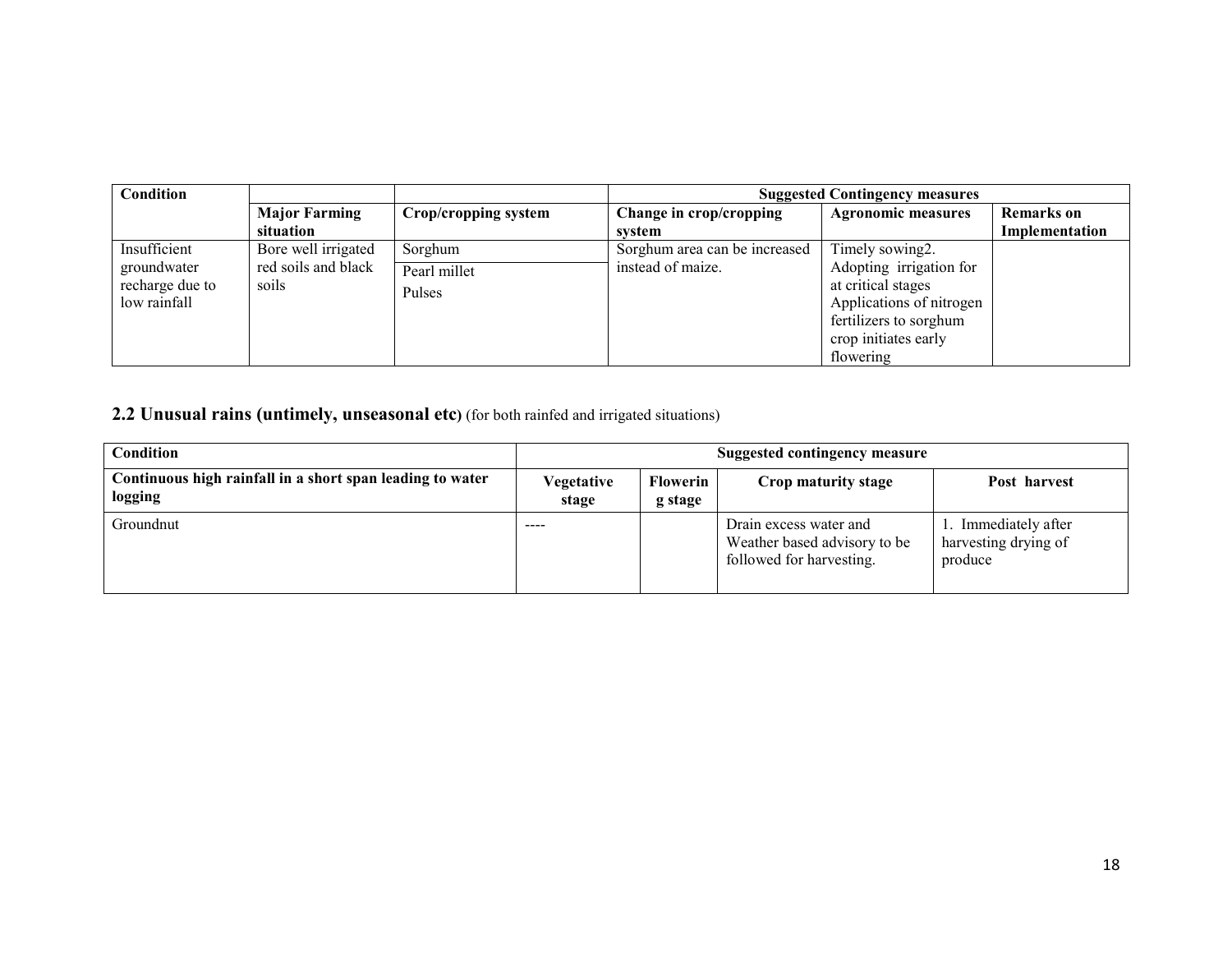### 2.3 Floods Not Applicable

#### 2.5Contingent strategies for Livestock, Poultry & Fisheries

#### 2.6Contingent strategies for Livestock, Poultry & Fisheries

#### 2.5.1 Livestock

|                                  | <b>Suggested contingency measures</b>                                                                                                                                                                                                                                    |                                                                                                                                                                                                                                          |                                                                                                                             |  |  |
|----------------------------------|--------------------------------------------------------------------------------------------------------------------------------------------------------------------------------------------------------------------------------------------------------------------------|------------------------------------------------------------------------------------------------------------------------------------------------------------------------------------------------------------------------------------------|-----------------------------------------------------------------------------------------------------------------------------|--|--|
|                                  | <b>Before the event</b>                                                                                                                                                                                                                                                  | During the event                                                                                                                                                                                                                         | After the event                                                                                                             |  |  |
|                                  |                                                                                                                                                                                                                                                                          | <b>Drought</b>                                                                                                                                                                                                                           |                                                                                                                             |  |  |
| Feed and fodder<br>availability  | On anticipation of draught, farmers are<br>advised to preserve the available fodder<br>either in the form of hay or silage                                                                                                                                               | Farmers are advised to avoid feed wastages by<br>using machineries like feed chop cutter<br>Advised to utilize agricultural by-products.<br>Utilization of draught resistant tree fodders<br>like leaves and pods of karuvel and velvel. | Feeding<br>animals<br>of<br>for<br>health<br>improvement<br>Farmers are advised to cultivate fodder<br>for animal feeding.  |  |  |
| Drinking water                   | Farmers are advised to build rain water<br>harvesting system in their house and<br>other building, construction of check<br>dam and ponds in their field and other<br>procedures to improve the ground water<br>level.<br>Farmers are educated to conserve the<br>water. | Avoid wastage of water and advised to use<br>only necessary quantity of water for all their<br>operations.                                                                                                                               | Advised<br>for effective utilization of<br>water.                                                                           |  |  |
| Health and disease<br>management | As per the disease forecast of Animal<br>Husbandry, Tirupur, the following<br>diseases were encountered in this area<br>during the period of draught and animals<br>should be vaccinated 3 months before                                                                 | diseases should be treated with<br>Bacterial<br>antibiotics.<br>Viral diseases<br>should be treated with<br>supportive therapy.<br>Antibiotic therapy for prevention of secondary                                                        | Animals<br>should<br>with<br>be<br>treated<br>supportive therapy.<br>Feeding of<br>animals<br>health<br>for<br>improvement. |  |  |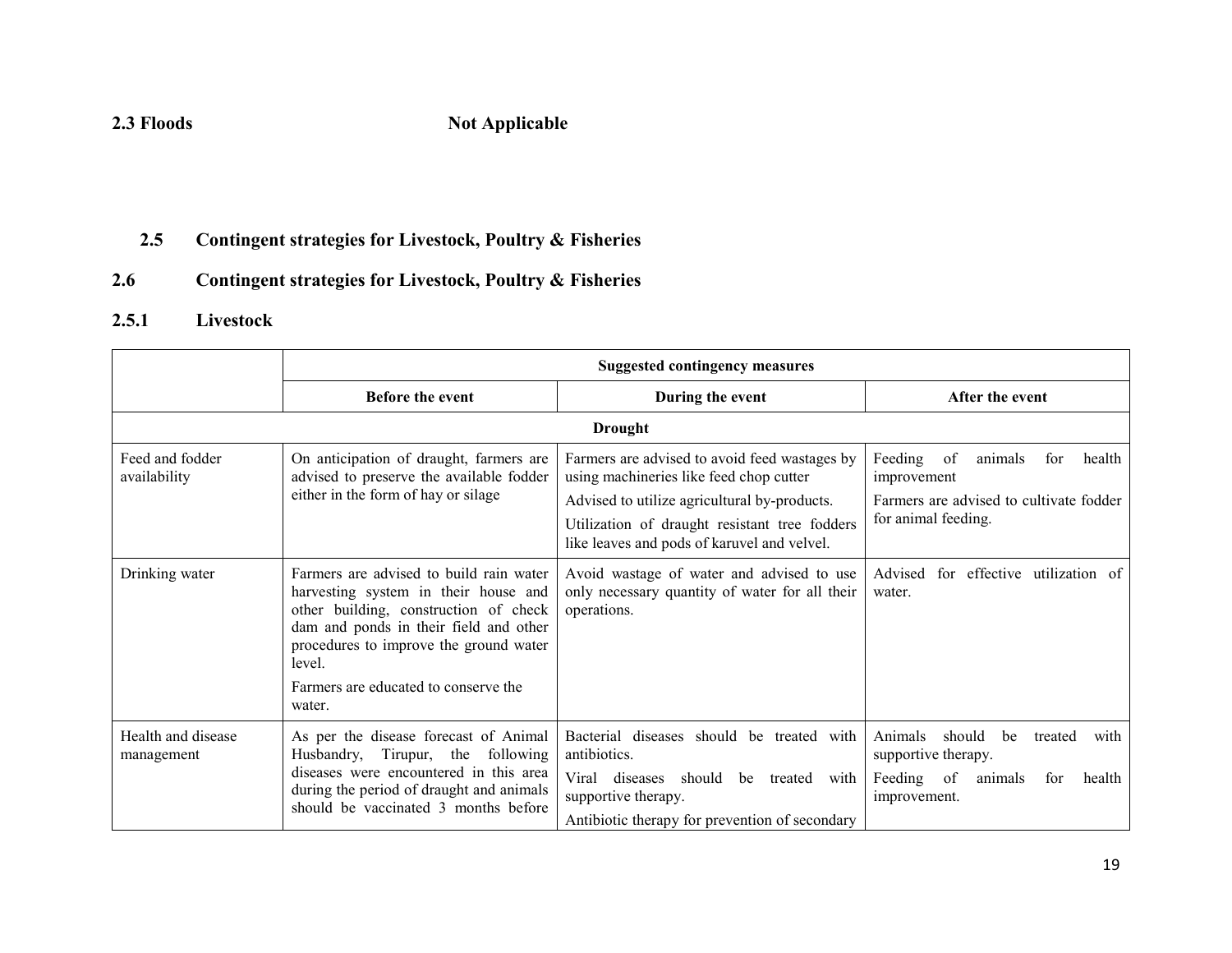|                            | the anticipated draught.  | bacterial infections. |  |
|----------------------------|---------------------------|-----------------------|--|
|                            | 1. Sheep pox              |                       |  |
|                            | 2. Foot and Mouth disease |                       |  |
|                            | 3. Anthrax.               |                       |  |
| <b>Floods</b>              | Not Applicable            |                       |  |
| Cyclone                    | Not Applicable            |                       |  |
| Heat wave and cold<br>wave | Not Applicable            |                       |  |

#### 2.5.2 Poultry

|                              | <b>Suggested contingency measures</b>                                                                                                                                                                                                                                     |                                                                                                                                                                                 |                                                         | Convergence/linkag<br>es with ongoing<br>programs, if any |
|------------------------------|---------------------------------------------------------------------------------------------------------------------------------------------------------------------------------------------------------------------------------------------------------------------------|---------------------------------------------------------------------------------------------------------------------------------------------------------------------------------|---------------------------------------------------------|-----------------------------------------------------------|
|                              | <b>Before the event</b>                                                                                                                                                                                                                                                   | During the event                                                                                                                                                                | After the event                                         |                                                           |
|                              |                                                                                                                                                                                                                                                                           |                                                                                                                                                                                 |                                                         |                                                           |
| <b>Drought</b>               |                                                                                                                                                                                                                                                                           |                                                                                                                                                                                 |                                                         |                                                           |
| Shortage of feed ingredients | On anticipation of drought,<br>farmers are advised to store<br>the available feed ingredients.                                                                                                                                                                            | Use unconventional feed ingredients.<br>Maintain the birds depending upon<br>the available feed                                                                                 | Maintain the birds depending<br>upon the available feed | <b>NIL</b>                                                |
| Drinking water               | Farmers are advised to build<br>rain water harvesting system<br>house and other<br>their<br>1n<br>building,<br>construction of<br>check dam and ponds in their<br>field and other procedures to<br>improve the ground water<br>level.<br>educated<br>Farmers<br>to<br>are | Avoid wastage of water and advised<br>to use only necessary quantity of<br>water for all their operations.<br>Use of modern drinkers like nipple<br>drinkers etc should be used | effective<br>Advised<br>for<br>utilization of water.    |                                                           |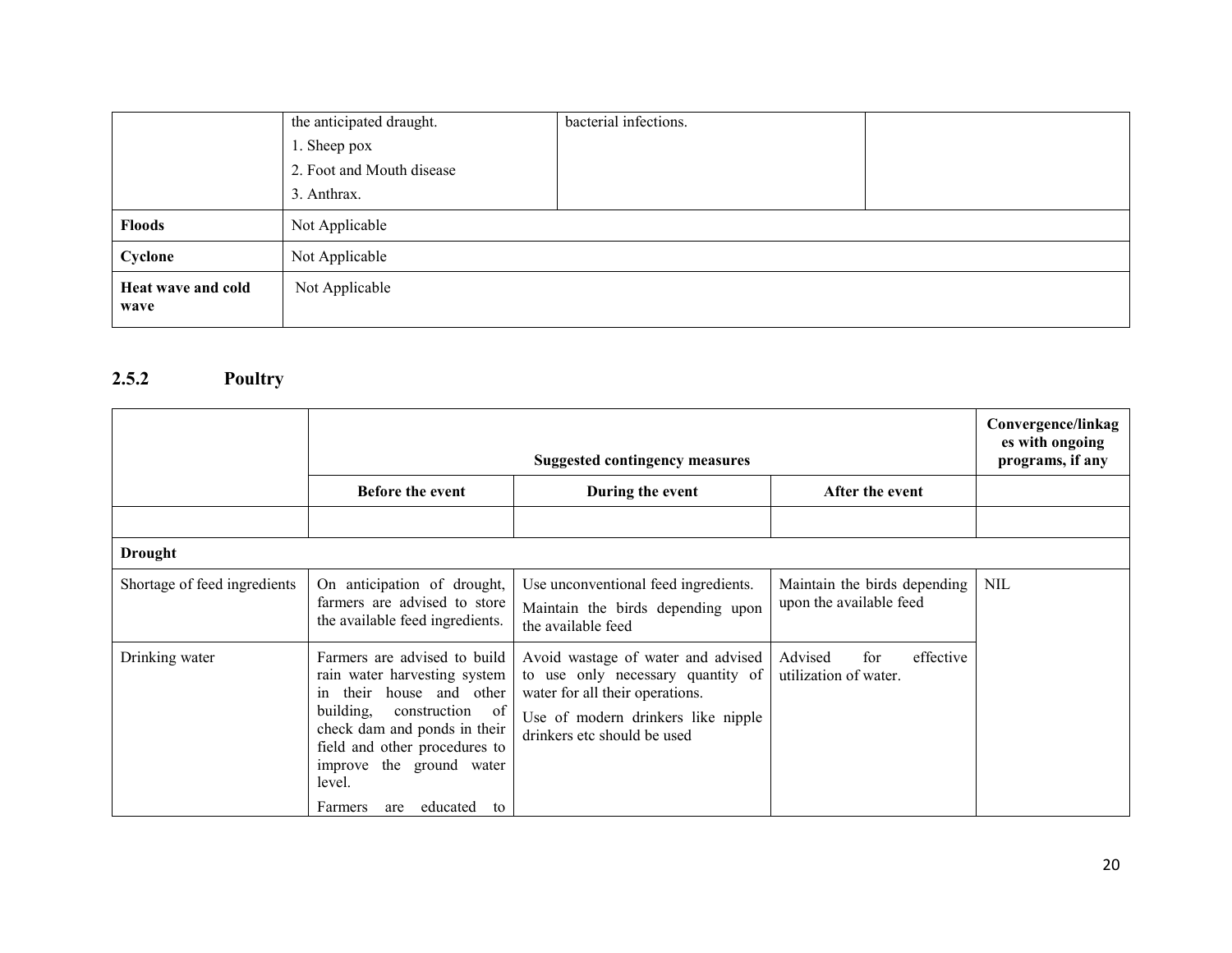|                                  | conserve the water.                                                                                                                                                                                                                                           |                                                                                                                                                                                                                                                                                                                                                                                       |                                                                                                                                 |  |
|----------------------------------|---------------------------------------------------------------------------------------------------------------------------------------------------------------------------------------------------------------------------------------------------------------|---------------------------------------------------------------------------------------------------------------------------------------------------------------------------------------------------------------------------------------------------------------------------------------------------------------------------------------------------------------------------------------|---------------------------------------------------------------------------------------------------------------------------------|--|
| Health and disease<br>management | birds<br>should<br>be<br>The<br>vaccinated, medicated as per<br>the schedule.<br>Necessary steps to be taken to<br>prevent heat related by<br>draught like planting the<br>trees, covering the low heat<br>conducting material on the<br>top of the shed etc. | Bacterial diseases should be treated<br>with antibiotics.<br>Viral diseases should be treated with<br>supportive therapy.<br>Antibiotic therapy for prevention of<br>secondary bacterial infections.<br>Necessary steps to be continued to<br>prevent heat related by draught like<br>planting the trees, covering the low<br>heat conducting material on the top of<br>the shed etc. | Birds should be treated with<br>supportive therapy.<br>Feeding of birds for health<br>improvement and improved<br>productivity. |  |
| <b>Floods</b>                    | Not Applicable                                                                                                                                                                                                                                                |                                                                                                                                                                                                                                                                                                                                                                                       |                                                                                                                                 |  |
| Cyclone                          | Not Applicable                                                                                                                                                                                                                                                |                                                                                                                                                                                                                                                                                                                                                                                       |                                                                                                                                 |  |
| Heat wave and cold wave          | Not Applicable                                                                                                                                                                                                                                                |                                                                                                                                                                                                                                                                                                                                                                                       |                                                                                                                                 |  |

#### 2.5.3 Fisheries/ Aquaculture

|                                                             | <b>Suggested contingency measures</b>                                                                  |                                                                                                                                                   |                                                 |
|-------------------------------------------------------------|--------------------------------------------------------------------------------------------------------|---------------------------------------------------------------------------------------------------------------------------------------------------|-------------------------------------------------|
|                                                             | <b>Before the event</b>                                                                                | During the event                                                                                                                                  | After the event                                 |
| 1) Drought                                                  |                                                                                                        |                                                                                                                                                   |                                                 |
| A. Capture                                                  |                                                                                                        |                                                                                                                                                   |                                                 |
| Marine                                                      |                                                                                                        |                                                                                                                                                   |                                                 |
| Inland                                                      |                                                                                                        |                                                                                                                                                   |                                                 |
| (i) Shallow water depth due to<br>insufficient rains/inflow | • Harvesting large individuals<br>Increased Stocking-density in<br>$\bullet$<br>smaller/confined areas | • Harvesting large individuals<br>• Disposable of unwanted excess<br>stock<br>• Stocking of desirable/special<br>individuals in brood stock ponds | • Proper management of the local<br>environment |